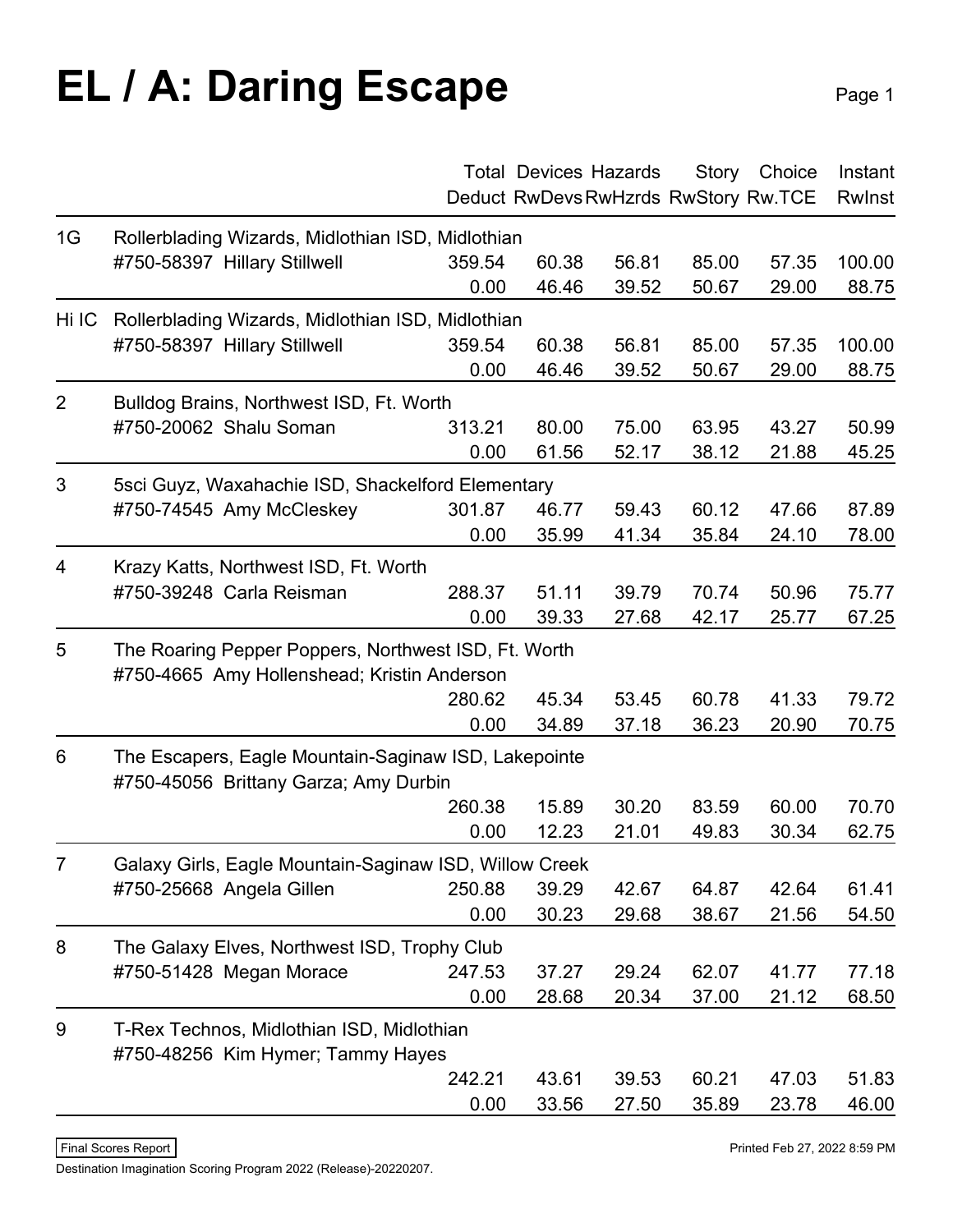## **EL / A: Daring Escape** Page 2

|                 |                                                                                  |        |       | <b>Total Devices Hazards</b> | Story | Choice<br>Deduct RwDevs RwHzrds RwStory Rw.TCE | Instant<br>Rwlnst |
|-----------------|----------------------------------------------------------------------------------|--------|-------|------------------------------|-------|------------------------------------------------|-------------------|
| 10 <sup>°</sup> | The Harpers, Eagle Mountain-Saginaw ISD, Remington Point                         |        |       |                              |       |                                                |                   |
|                 | #750-18022 Jennifer Stoffle                                                      | 147.60 | 16.47 | 3.12                         | 43.08 | 27.47                                          | 57.46             |
|                 |                                                                                  | 0.00   | 12.67 | 2.17                         | 25.68 | 13.89                                          | 51.00             |
| 11              | The Wolf Pack, Eagle Mountain-Saginaw ISD, Remington Point                       |        |       |                              |       |                                                |                   |
|                 | #750-65061 Jennifer Stoffle                                                      | 144.78 | 14.17 | 5.29                         | 54.33 | 44.79                                          | 26.20             |
|                 |                                                                                  | 0.00   | 10.90 | 3.68                         | 32.39 | 22.65                                          | 23.25             |
| 12 <sup>2</sup> | B.S.L, Northwest ISD, Ft. Worth                                                  | 140.10 | 0.00  | 6.71                         | 42.99 | 28.99                                          | 61.41             |
|                 | #750-79213 Cameron Taylor                                                        | 0.00   | 0.00  | 4.67                         | 25.63 | 14.66                                          | 54.50             |
|                 | The Purple Coding Players, Northwest ISD, Ft. Worth<br>#750-25463 Rachel Simpson |        |       | No Show<br>$\overline{a}$    |       |                                                |                   |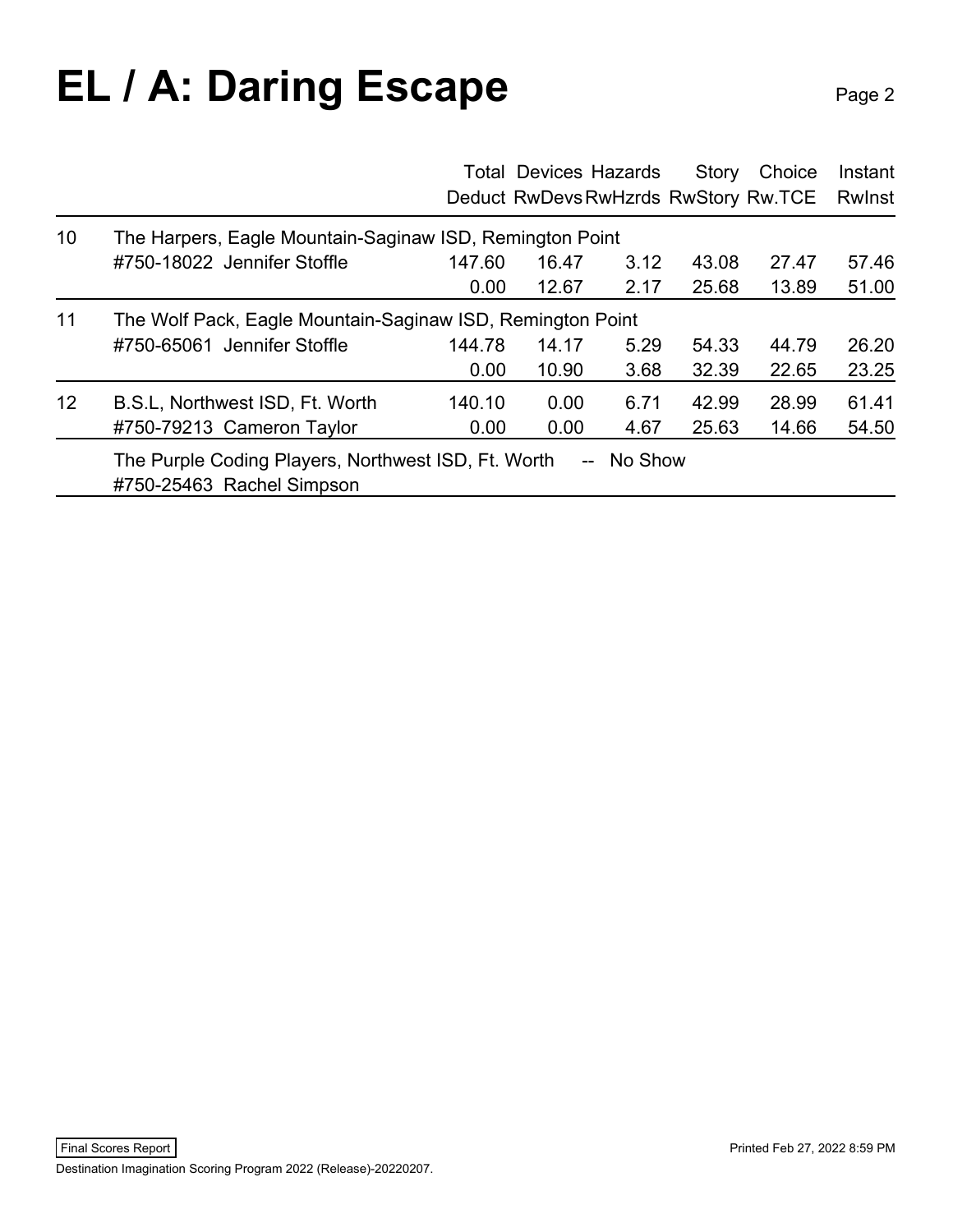### **ML / A: Daring Escape** Page 1

|    |                                                                                      |        |       | <b>Total Devices Hazards</b> | Story | Choice Instant                              |        |
|----|--------------------------------------------------------------------------------------|--------|-------|------------------------------|-------|---------------------------------------------|--------|
|    |                                                                                      |        |       |                              |       | Deduct RwDevs RwHzrds RwStory Rw.TCE RwInst |        |
| 1G | DysFUNctional Donuts, Midlothian ISD, Midlothian<br>#750-6389 Kim Moss; Casey Nelson |        |       |                              |       |                                             |        |
|    |                                                                                      | 400.00 | 80.00 | 75.00                        | 85.00 | 60.00                                       | 100.00 |
|    |                                                                                      | 0.00   | 56.23 | 66.34                        | 62.46 | 43.21                                       | 80.32  |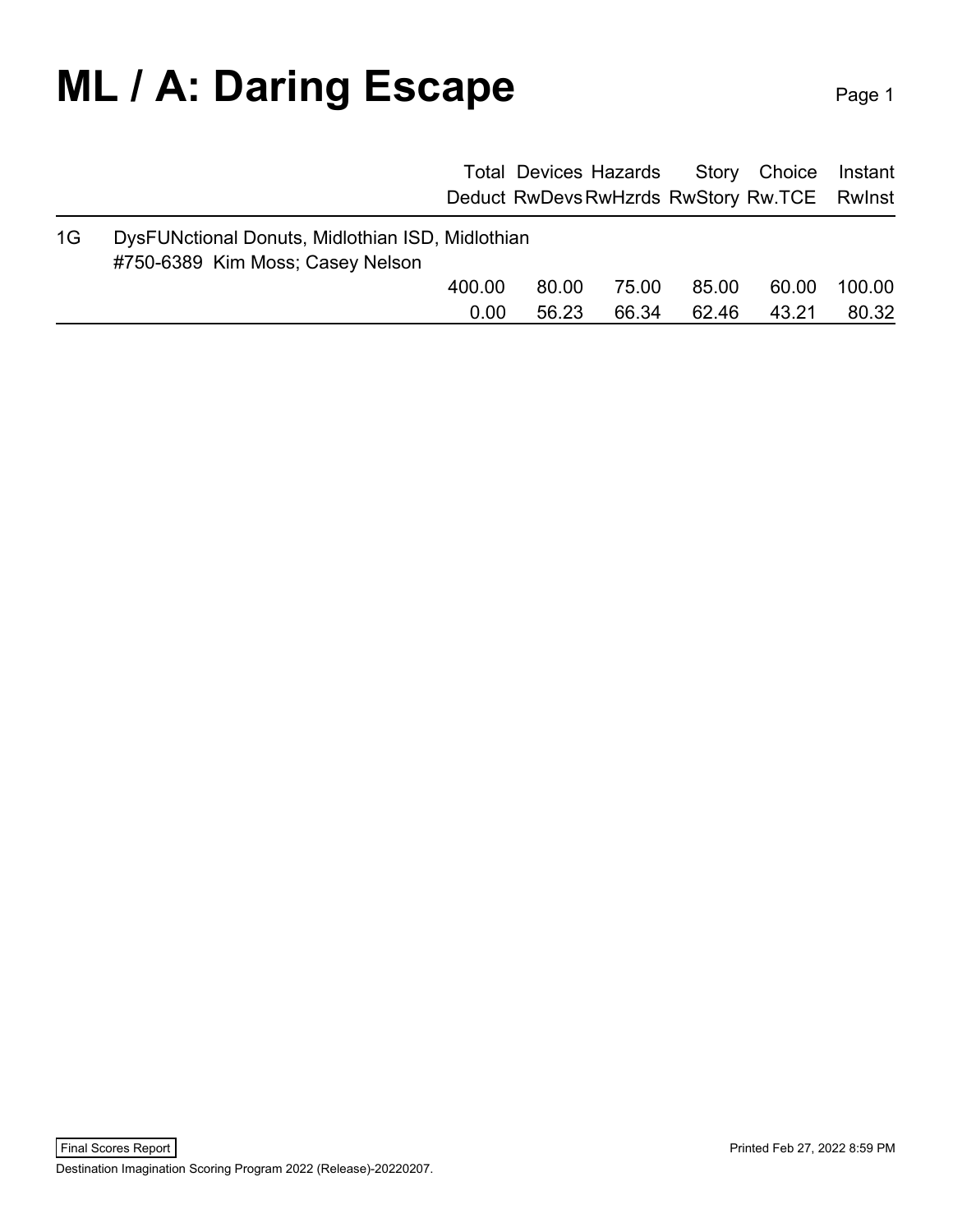## **SL / A: Daring Escape** Page 1

|    |                                                  |        | <b>Total Devices Hazards</b> |       | Story | Choice<br>Deduct RwDevs RwHzrds RwStory Rw.TCE | Instant<br>Rwlnst |
|----|--------------------------------------------------|--------|------------------------------|-------|-------|------------------------------------------------|-------------------|
| 1G | Excellent Eagles, Northwest ISD, Ft. Worth       |        |                              |       |       |                                                |                   |
|    | #750-86351 Brittany Randall                      | 400.00 | 80.00                        | 75.00 | 85.00 | 60.00                                          | 100.00            |
|    |                                                  | 0.00   | 61.56                        | 57.52 | 50.30 | 36.01                                          | 93.68             |
|    | Hi IC Excellent Eagles, Northwest ISD, Ft. Worth |        |                              |       |       |                                                |                   |
|    | #750-86351 Brittany Randall                      | 400.00 | 80.00                        | 75.00 | 85.00 | 60.00                                          | 100.00            |
|    |                                                  | 0.00   | 61.56                        | 57.52 | 50.30 | 36.01                                          | 93.68             |
| 2  | NCTA, Independent, Glen Rose                     | 238.81 | 50.83                        | 15.44 | 69.03 | 44.44                                          | 59.07             |
|    | #750-21028 Jordan McCleery                       | 0.00   | 39.11                        | 11.84 | 40.85 | 26.67                                          | 55.34             |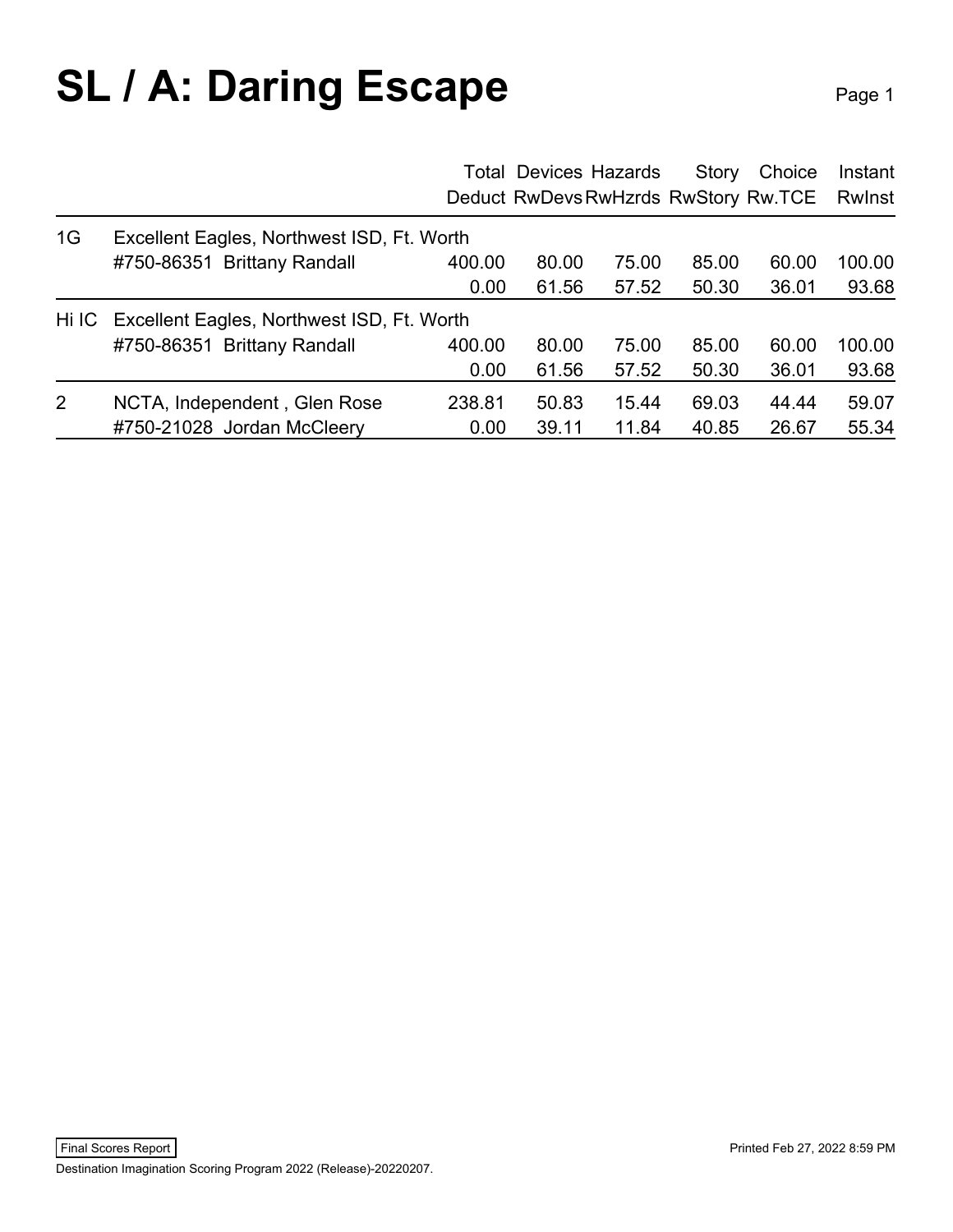## **EL / B: Up Close**

|                 |                                                                         | Total  | Central | Choice               | Instant       |
|-----------------|-------------------------------------------------------------------------|--------|---------|----------------------|---------------|
|                 |                                                                         |        |         | Deduct Rw.Cen Rw.TCE | <b>Rwinst</b> |
| 1G              | Micro Masters, Northwest ISD, Ft. Worth                                 | 368.22 | 240.00  | 60.00                | 68.22         |
|                 | #750-75566 Julia Holcomb; Michael Lopez                                 | 0.00   | 209.00  | 51.50                | 58.50         |
| Hi IC           | Party Pandas, Wylie ISD, Abilene, Abilene                               | 354.11 | 200.33  | 53.78                | 100.00        |
|                 | #750-68206 Christi Stark; Tamara Pizzeck                                | 0.00   | 174.45  | 46.16                | 85.75         |
| $\overline{2}$  | Dino Chicken Nuggies, Midlothian ISD, Midlothian                        | 357.47 | 209.81  | 57.86                | 89.80         |
|                 | #750-83928 Nicholle McChesney                                           | 0.00   | 182.71  | 49.66                | 77.00         |
| 3               | Party Pandas, Wylie ISD, Abilene, Abilene                               | 354.11 | 200.33  | 53.78                | 100.00        |
|                 | #750-68206 Christi Stark; Tamara Pizzeck                                | 0.00   | 174.45  | 46.16                | 85.75         |
| 4               | Exploding Stars, Waxahachie ISD, Waxahachie                             | 339.33 | 194.92  | 46.74                | 97.67         |
|                 | #750-96468 Haley Osborne                                                | 0.00   | 169.74  | 40.12                | 83.75         |
| 5               | Wedgeworth Questioneers, Waxahachie ISD, Waxahachie                     |        |         |                      |               |
|                 | #750-46818 Claudia Gutierrez                                            | 329.53 | 239.29  | 48.26                | 41.98         |
|                 |                                                                         | 0.00   | 208.38  | 41.42                | 36.00         |
| 6               | Mindsteins, Midlothian ISD, Midlothian                                  | 327.49 | 187.37  | 45.95                | 94.17         |
|                 | #750-72273 Stephanie McSpadden                                          | 0.00   | 163.17  | 39.44                | 80.75         |
| $\overline{7}$  | Brain Teasers, Northwest ISD, Ft. Worth                                 | 306.83 | 163.56  | 50.27                | 93.00         |
|                 | #750-78113 Emily Bandurski; Robin Collins                               | 0.00   | 142.43  | 43.15                | 79.75         |
| 8T              | Crazy Cucumbers, Midlothian ISD, Midlothian ISD                         | 292.63 | 145.94  | 54.56                | 92.13         |
|                 | #750-23563 Jacob Forbes                                                 | 0.00   | 127.09  | 46.83                | 79.00         |
| 8T              | Team Big Brain, Midlothian ISD, Midlothian                              | 292.03 | 192.56  | 53.41                | 46.06         |
|                 | #750-48108 Amy Hawkins                                                  | 0.00   | 167.69  | 45.84                | 39.50         |
| 9               | Super Scientific Salamanders, Northwest ISD, Nance Elementry, Ft. Worth |        |         |                      |               |
|                 | #750-12741 Brandi Graham; Lashaumbe Jernigan 276.20 170.53              |        |         | 50.57                | 55.10         |
|                 |                                                                         | 0.00   | 148.50  | 43.41                | 47.25         |
| 10 <sup>°</sup> | Quirky Quarks, Waxahachie ISD, Wilemon STEAM Academy                    |        |         |                      |               |
|                 | #750-45965 Glenna Reisner; Jeffrey Benson                               | 263.06 | 169.04  | 45.04                | 48.98         |
|                 |                                                                         | 0.00   | 147.21  | 38.66                | 42.00         |
| 11              | Undercover Smarties, Midlothian ISD, Midlothian                         | 249.94 | 131.84  | 50.46                | 67.64         |
|                 | #750-34950 GLENYS CRISCIONE                                             | 0.00   | 114.81  | 43.31                | 58.00         |
| 12              | Unbeatable Chaos Kids, Northwest ISD, Ft. Worth                         | 223.20 | 116.35  | 27.84                | 79.01         |
|                 | #750-61014 Robin Collins; Carrie Kuhn                                   | 0.00   | 101.32  | 23.90                | 67.75         |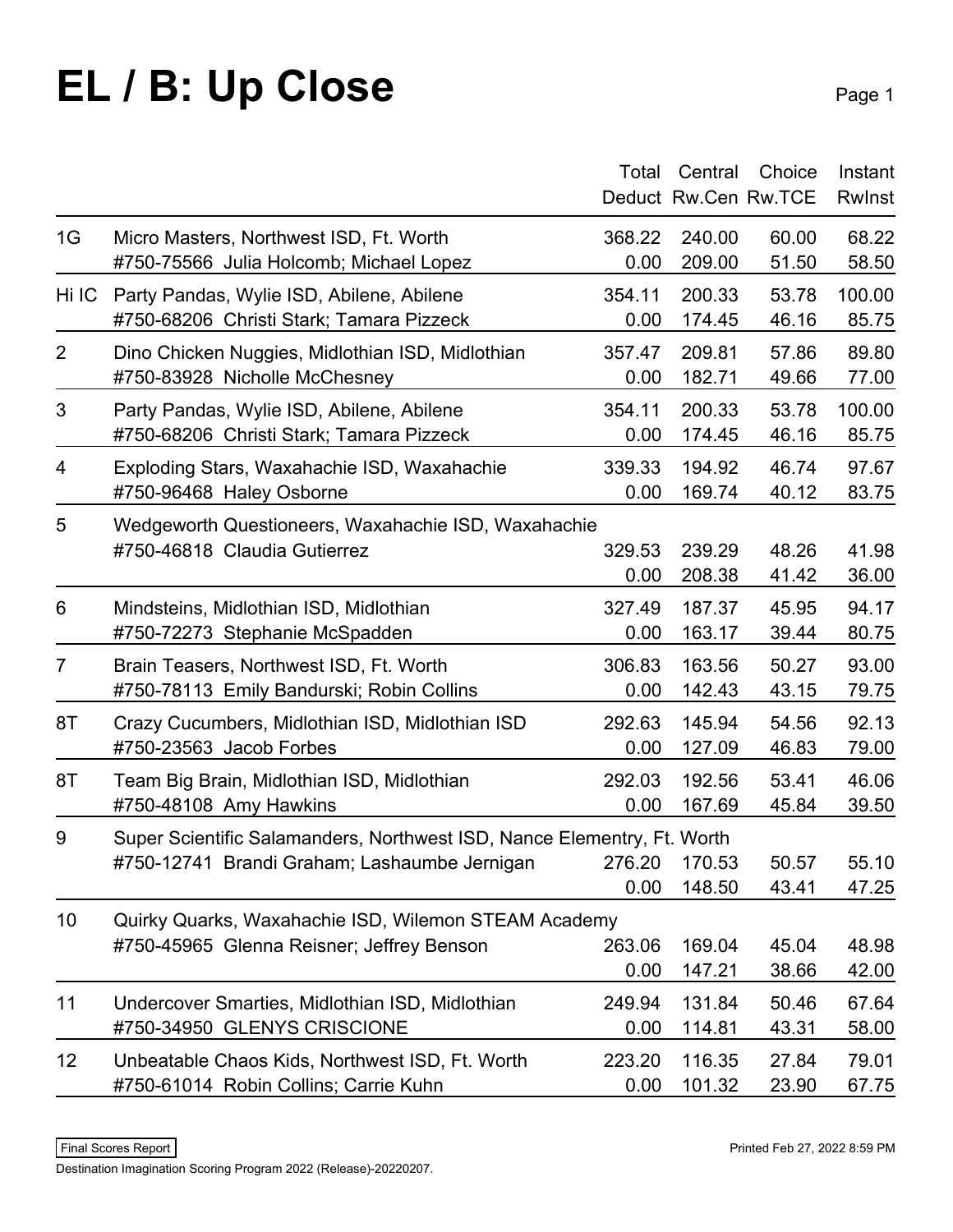#### EL / B: Up Close Page 2

|    |                                             |        |       | Total Central Choice Instant |       |
|----|---------------------------------------------|--------|-------|------------------------------|-------|
|    |                                             |        |       | Deduct Rw.Cen Rw.TCE Rwinst  |       |
| 13 | Gamers 8.9, Northwest ISD, Ft. Worth        | 173.25 | 85.07 | 38.62                        | 49.56 |
|    | #750-26476 Elizabeth Weigand; Yvonne Sperry | 0.00   | 74.08 | 33.15                        | 42.50 |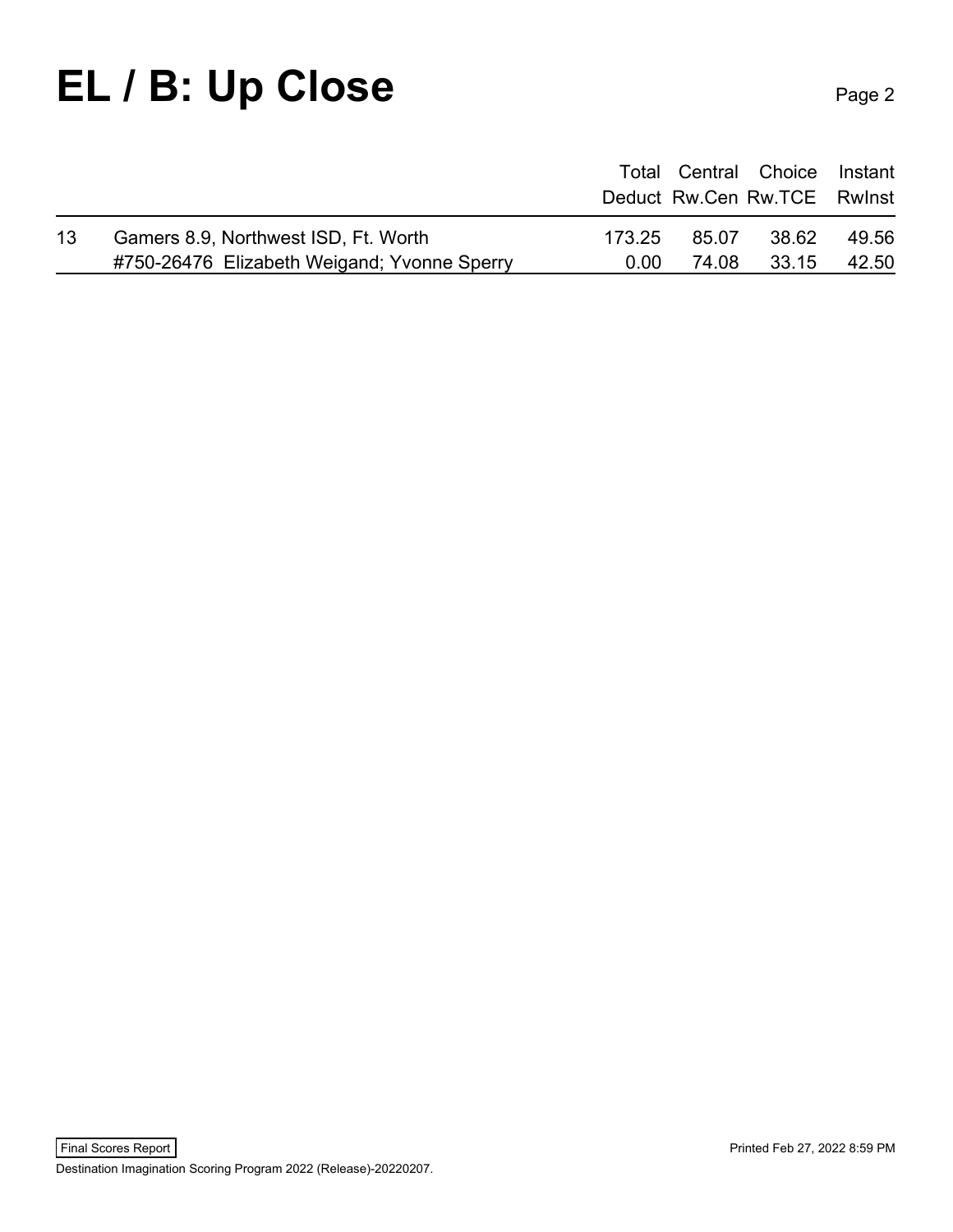#### **ML / B: Up Close** Page 1

|       |                                                         | Total  | Central | Choice<br>Deduct Rw.Cen Rw.TCE | Instant<br><b>Rwinst</b> |
|-------|---------------------------------------------------------|--------|---------|--------------------------------|--------------------------|
| 1G    | The III-Informed Hot Pockets, Northwest ISD, Ft. Worth  | 392.95 | 232.95  | 60.00                          | 100.00                   |
|       | #750-43459 Sheila Greene                                | 0.00   | 187.05  | 55.24                          | 81.00                    |
| Hi IC | The III-Informed Hot Pockets, Northwest ISD, Ft. Worth  | 392.95 | 232.95  | 60.00                          | 100.00                   |
|       | #750-43459 Sheila Greene                                | 0.00   | 187.05  | 55.24                          | 81.00                    |
| 2     | Fire Breathing Rubber Duckies, Northwest ISD, Ft. Worth | 376.28 | 240.00  | 57.58                          | 78.70                    |
|       | #750-27771 Beth Serrano                                 | 0.00   | 192.71  | 53.01                          | 63.75                    |
| 3     | 404: Name Not Found, Midlothian ISD, Midlothian         | 299.91 | 224.53  | 42.36                          | 33.02                    |
|       | #750-13824 Jennifer Siebert; Amanda Peery               | 0.00   | 180.29  | 39.00                          | 26.75                    |
| 4     | Ruby Phoenixes, Northwest ISD, Ft. Worth                | 284.09 | 160.46  | 39.37                          | 84.26                    |
|       | #750-76172 Auliya West                                  | 0.00   | 128.84  | 36.25                          | 68.25                    |
| 5     | The Micronauts, Glen Rose ISD, Glen Rose                | 240.38 | 147.68  | 24.18                          | 68.52                    |
|       | #750-37217 Laura Veno; Laura Harlin                     | 0.00   | 118.58  | 22.26                          | 55.50                    |
| 6     | The Rats, Northwest ISD, Ft. Worth                      | 220.51 | 125.34  | 33.13                          | 62.04                    |
|       | #750-71566 Martika Martin                               | 0.00   | 100.64  | 30.50                          | 50.25                    |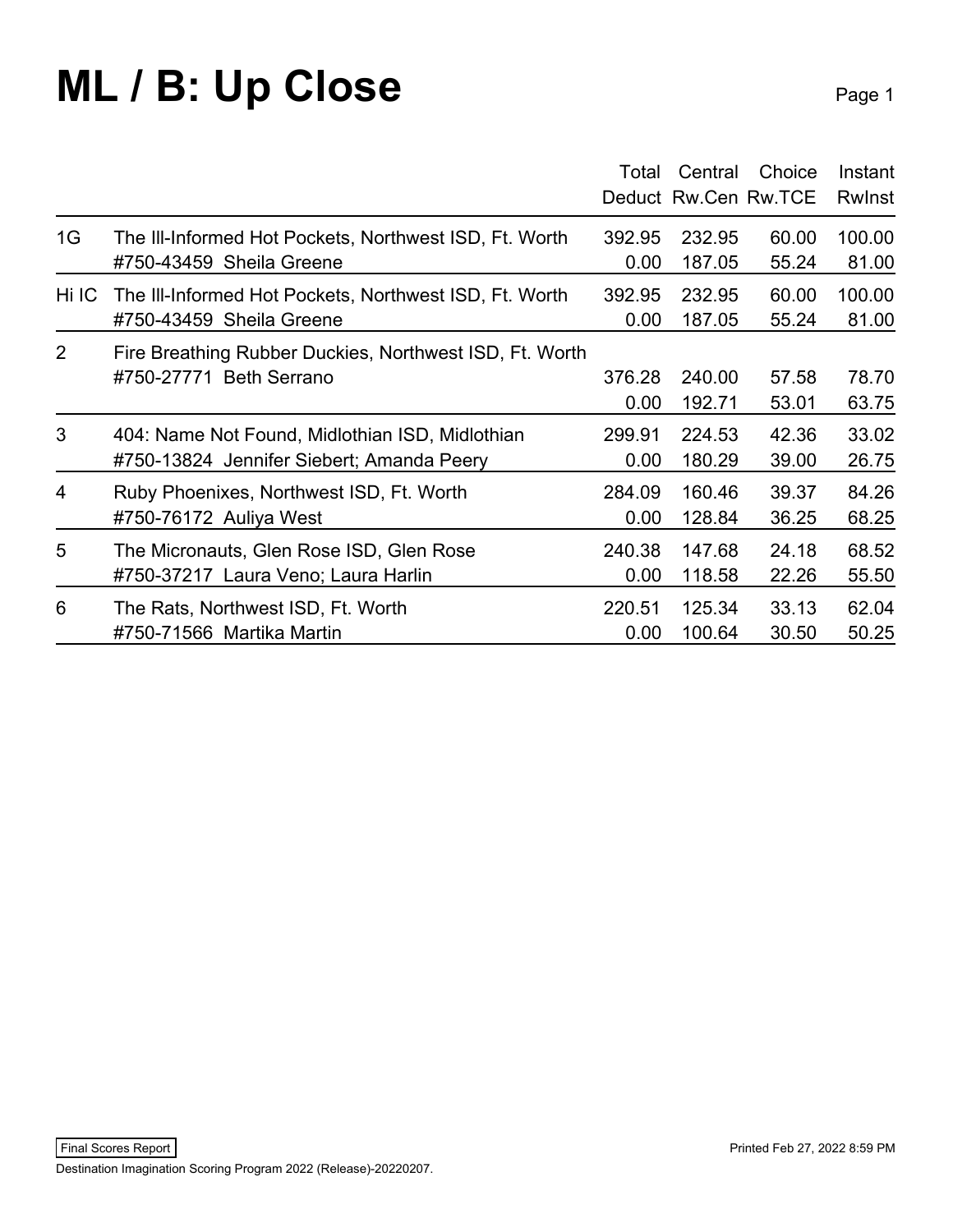### SL / B: Up Close Page 1

|    |                                                |               | Total Central Choice Instant<br>Deduct Rw.Cen Rw.TCE Rwinst |              |
|----|------------------------------------------------|---------------|-------------------------------------------------------------|--------------|
| 1G | Chetallic Mickens, Wylie ISD, Abilene, Abilene | 400.00 240.00 |                                                             | 60.00 100.00 |
|    | #750-15501 Tonya McElyea; Melissa Bulls        |               | 0.00 232.50 57.33 77.25                                     |              |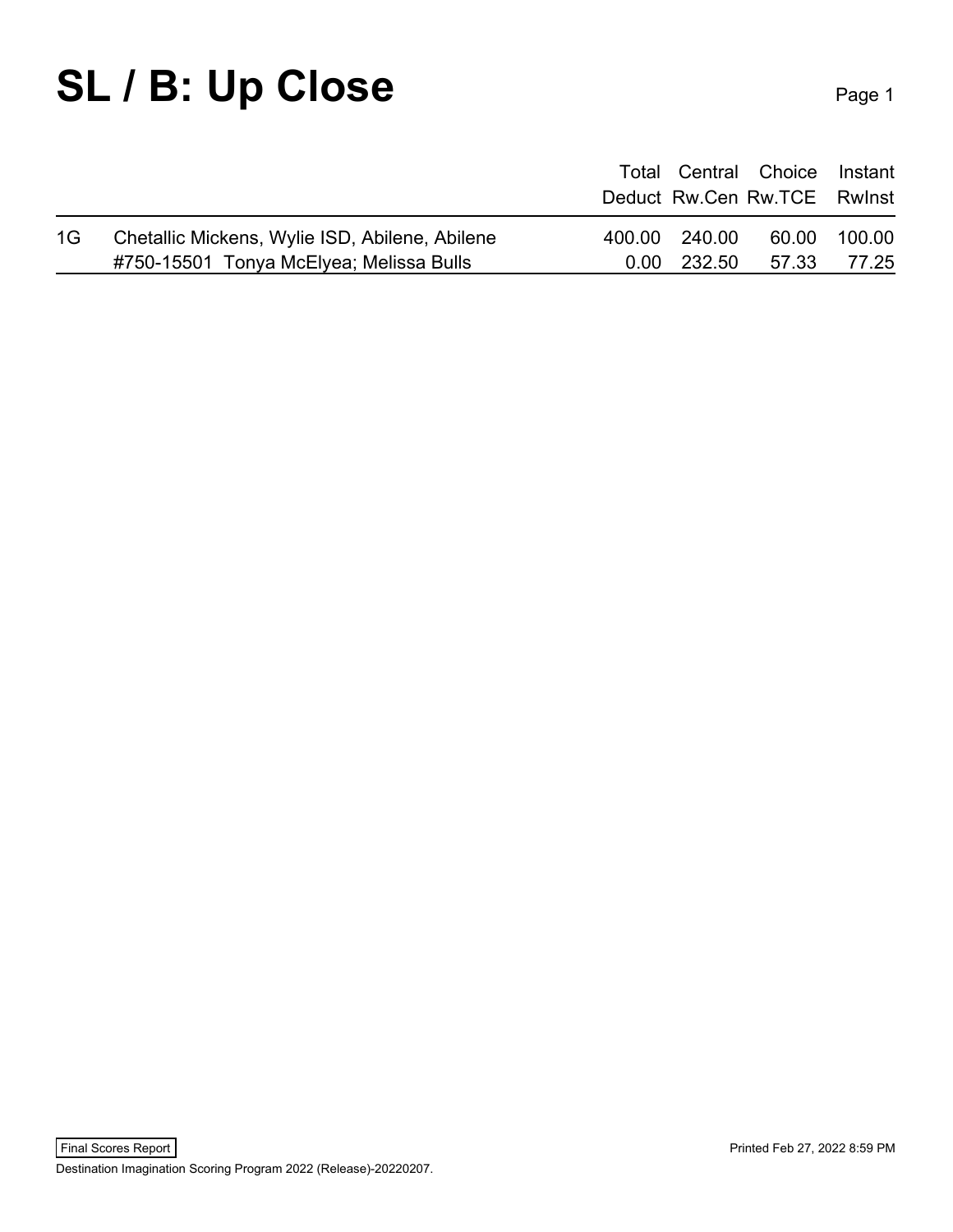### **EL / C: Tricky Tales** Page 1

|                |                                                                                                                  | Total  | Central | Choice               | Instant       |
|----------------|------------------------------------------------------------------------------------------------------------------|--------|---------|----------------------|---------------|
|                |                                                                                                                  |        |         | Deduct Rw.Cen Rw.TCE | <b>Rwinst</b> |
| 1G             | Chewbaccadoodles, Midlothian ISD, Midlothian                                                                     | 372.19 | 240.00  | 60.00                | 72.19         |
|                | #750-93917 Cass Lynn                                                                                             | 0.00   | 203.18  | 50.22                | 63.18         |
| Hi IC          | Clever Kid Cats, Midlothian ISD, Midlothian                                                                      | 313.85 | 165.39  | 48.46                | 100.00        |
|                | #750-88303 Melanie Hawkins                                                                                       | 0.00   | 140.02  | 40.56                | 87.52         |
| 2G             | Galaxy Goats, Wylie ISD, Abilene, Abilene<br>#750-54909 Naomi Wood; Amber Jansa; Lettie Morrow                   |        |         |                      |               |
|                |                                                                                                                  | 350.27 | 226.73  | 53.64                | 69.90         |
|                |                                                                                                                  | 0.00   | 191.95  | 44.90                | 61.18         |
| 3              | Northwest ISD, Ft. Worth                                                                                         | 326.08 | 188.69  | 49.78                | 87.61         |
|                | #750-17885 ASHOK PONNUSAMY                                                                                       | 0.00   | 159.74  | 41.67                | 76.68         |
| 4              | Clever Kid Cats, Midlothian ISD, Midlothian                                                                      | 313.85 | 165.39  | 48.46                | 100.00        |
|                | #750-88303 Melanie Hawkins                                                                                       | 0.00   | 140.02  | 40.56                | 87.52         |
| 5              | Soda Popperz, Midlothian ISD, Midlothian                                                                         | 303.98 | 178.43  | 47.26                | 78.29         |
|                | #750-60838 Lacy Torres                                                                                           | 0.00   | 151.06  | 39.56                | 68.52         |
| 6              | Protonic Silly Salmons, Wylie ISD, Abilene, Abilene<br>#750-63032 Melissa Alvarez; Savannah Alvarez; Abigail Lee |        |         |                      |               |
|                |                                                                                                                  | 286.62 | 164.19  | 51.78                | 70.65         |
|                |                                                                                                                  | 0.00   | 139.00  | 43.34                | 61.83         |
| $\overline{7}$ | Blue Winged Griffins, Northwest ISD, Ft. Worth                                                                   | 283.86 | 153.72  | 37.96                | 92.18         |
|                | #750-43681 Victoria Collier                                                                                      | 0.00   | 130.14  | 31.77                | 80.68         |
| 8              | Thunder Thinkers, Midlothian ISD, Midlothian                                                                     | 266.19 | 137.17  | 41.42                | 87.60         |
|                | #750-82223 Joely Glover; Shelby Cockerham                                                                        | 0.00   | 116.13  | 34.67                | 76.67         |
| 9              | Panther Army, Midlothian ISD, Midlothian                                                                         | 252.23 | 161.97  | 40.55                | 49.71         |
|                | #750-1289 Blake Reynolds                                                                                         | 0.00   | 137.12  | 33.94                | 43.51         |
| 10             | The Cheesy Cheeseballs, Midlothian ISD, Midlothian                                                               | 251.15 | 125.15  | 34.78                | 91.22         |
|                | #750-81438 Jennifer Johnson                                                                                      | 0.00   | 105.95  | 29.11                | 79.84         |
| 11             | Team Team Chicken Wing, Northwest ISD, Ft. Worth                                                                 | 249.70 | 137.69  | 28.02                | 83.99         |
|                | #750-4332 Jeff Cormier; Nicole Webb                                                                              | 0.00   | 116.57  | 23.45                | 73.51         |
| 12             | LEGENDS, Northwest ISD, Ft. Worth                                                                                | 245.07 | 135.47  | 44.47                | 65.13         |
|                | #750-54016 Laura TAYLOR-DUNN                                                                                     | 0.00   | 114.69  | 37.22                | 57.00         |
| 13T            | Sour Patch Sharks, Northwest ISD, Ft. Worth                                                                      | 222.09 | 132.46  | 37.84                | 51.79         |
|                | #750-41703 Kara Jones                                                                                            | 0.00   | 112.14  | 31.67                | 45.33         |
|                |                                                                                                                  |        |         |                      |               |

Destination Imagination Scoring Program 2022 (Release)-20220207.

Final Scores Report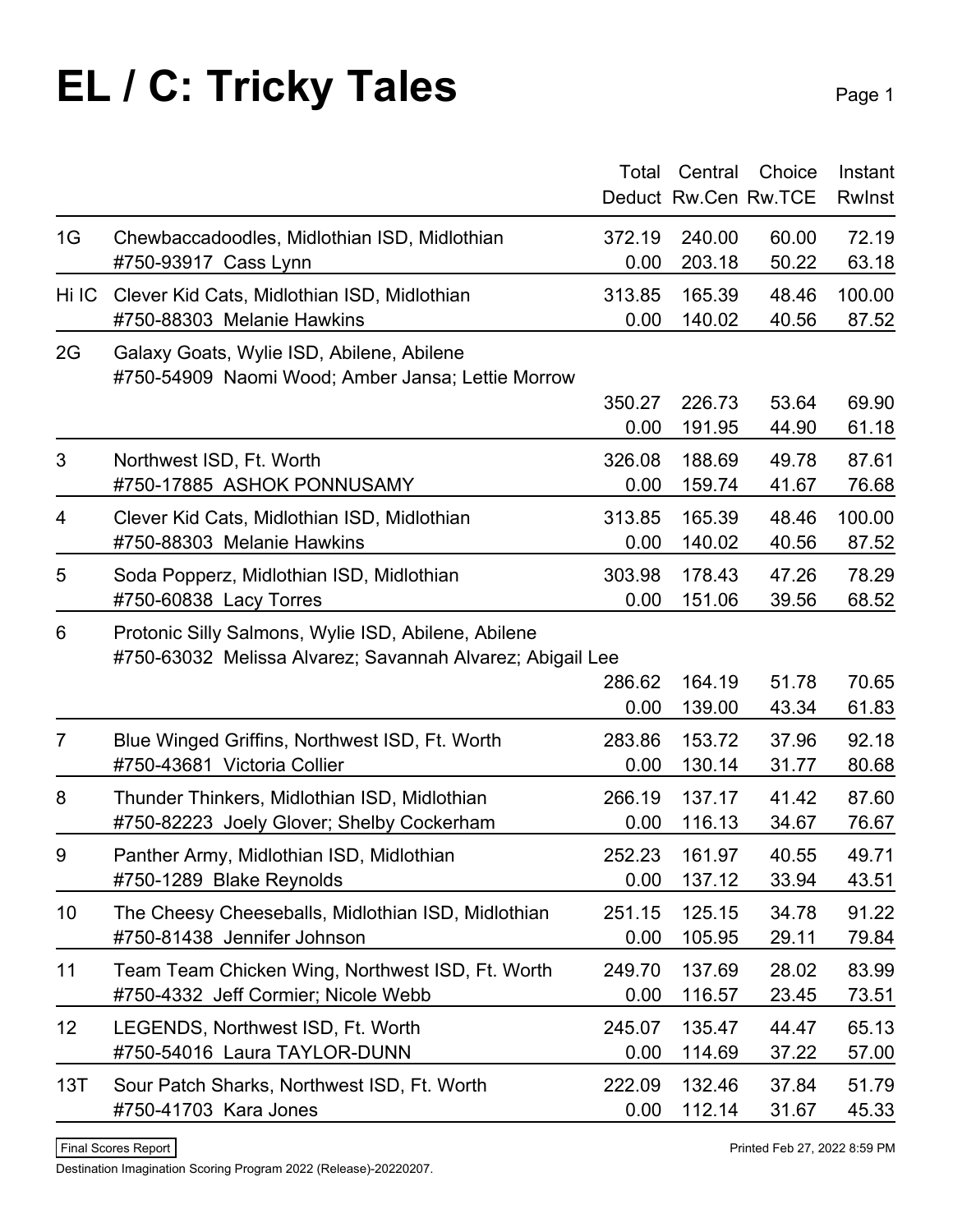#### **EL / C: Tricky Tales** Page 2

|                  |                                                                      | Total  | Central | Choice<br>Deduct Rw.Cen Rw.TCE | Instant<br><b>Rwinst</b> |
|------------------|----------------------------------------------------------------------|--------|---------|--------------------------------|--------------------------|
| 13T              | WonderfulWorldOfTurCamKeyGirls, Northwest ISD, Ft. Worth             |        |         |                                |                          |
|                  | #750-1828 Audrey Womack                                              | 221.72 | 107.43  | 32.78                          | 81.51                    |
|                  |                                                                      | 0.00   | 90.95   | 27.44                          | 71.34                    |
| 14               | Think It Up!, Waxahachie ISD, Waxahachie                             | 209.23 | 117.13  | 31.33                          | 60.77                    |
|                  | #750-83691 Rhonda Morgan                                             | 0.00   | 99.16   | 26.22                          | 53.19                    |
| 15 <sub>15</sub> | The Rhomen Hawks, Northwest ISD, Ft. Worth                           | 191.01 | 127.02  | 35.05                          | 28.94                    |
|                  | #750-27277 Katherine Pace                                            | 0.00   | 107.53  | 29.34                          | 25.33                    |
| 16               | The Froggy Filmers, Northwest ISD, Ft. Worth                         | 188.56 | 118.51  | 25.10                          | 44.95                    |
|                  | #750-38066 Cesmari Abreu Burgos                                      | 0.00   | 100.33  | 21.01                          | 39.34                    |
| 17T              | Lake Country Tricky Pandas, Eagle Mountain-Saginaw ISD, Lake Country |        |         |                                |                          |
|                  | #750-83982 Christy Martinez                                          | 168.14 | 110.68  | 24.70                          | 32.76                    |
|                  |                                                                      | 0.00   | 93.70   | 20.67                          | 28.67                    |
| 17T              | Top Dawgs, Eagle Mountain-Saginaw ISD, Parkview                      | 167.24 | 97.07   | 29.61                          | 40.56                    |
|                  | #750-54424 Kelly M Jones                                             | 0.00   | 82.18   | 24.78                          | 35.50                    |
| 18               | Ridiculous Riddlers, Northwest ISD, Ft. Worth                        | 165.16 | 76.39   | 32.39                          | 56.38                    |
|                  | #750-62663 James Dodd                                                | 0.00   | 64.67   | 27.11                          | 49.34                    |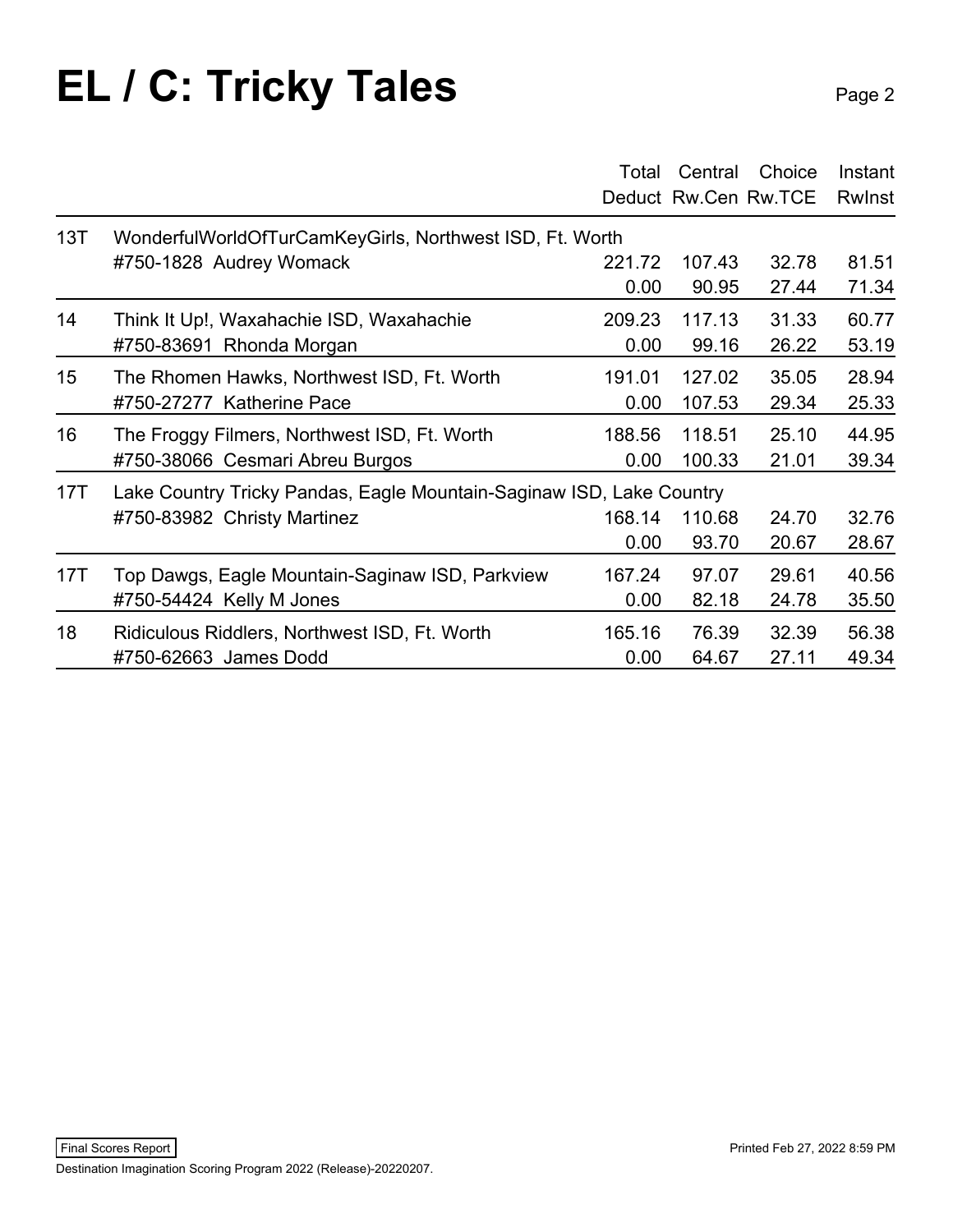### **ML / C: Tricky Tales** Page 1

|                |                                                     | Total  | Central | Choice<br>Deduct Rw.Cen Rw.TCE | Instant<br><b>RwInst</b> |
|----------------|-----------------------------------------------------|--------|---------|--------------------------------|--------------------------|
| 1G             | Soaring Arrows, Waxahachie ISD, Waxahachie          | 391.68 | 240.00  | 55.25                          | 96.43                    |
|                | #750-64001 DawnRene' Woodyatt                       | 0.00   | 192.50  | 48.34                          | 93.22                    |
| Hi IC          | Artzy Actors, Midlothian ISD, Midlothian            | 380.40 | 234.70  | 45.70                          | 100.00                   |
|                | #750-80241 Lindsy Shiffer                           | 0.00   | 188.25  | 39.99                          | 96.67                    |
| $\overline{2}$ | Drama Llamas, Midlothian ISD, Midlothian            | 386.57 | 237.61  | 55.05                          | 93.91                    |
|                | #750-50507 Lindsay Salazar                          | 0.00   | 190.58  | 48.17                          | 90.78                    |
| 3              | Artzy Actors, Midlothian ISD, Midlothian            | 380.40 | 234.70  | 45.70                          | 100.00                   |
|                | #750-80241 Lindsy Shiffer                           | 0.00   | 188.25  | 39.99                          | 96.67                    |
| 4              | Detective Ducks, Wylie ISD, Abilene, Abilene        | 372.22 | 217.63  | 60.00                          | 94.59                    |
|                | #750-81553 Kim Cheek; Jennifer Young                | 0.00   | 174.56  | 52.50                          | 91.44                    |
| 5              | Imagination To-Go, Northwest ISD, Ft. Worth         | 299.11 | 169.93  | 34.47                          | 94.71                    |
|                | #750-42515 James Highsmith                          | 0.00   | 136.30  | 30.16                          | 91.56                    |
| 6              | The Swagsters, Glen Rose ISD, Glen Rose             | 288.91 | 167.59  | 49.14                          | 72.18                    |
|                | #750-66891 Laura Veno; Laura Harlin                 | 0.00   | 134.42  | 43.00                          | 69.78                    |
| $\overline{7}$ | Boom-Shaka-Laka, Mineral Wells ISD, MINERAL WELLS   | 252.05 | 143.89  | 25.52                          | 82.64                    |
|                | #750-18536 Deanna Jordan                            | 0.00   | 115.41  | 22.33                          | 79.89                    |
| 8              | Four Fun Friendly Foxes, Midlothian ISD, Midlothian | 244.34 | 174.13  | 50.09                          | 20.12                    |
|                | #750-73928 Alexandra Asirvadam                      | 0.00   | 139.67  | 43.83                          | 19.45                    |
| 9              | Instrumentals, Waxahachie ISD, Waxahachie           | 219.28 | 116.67  | 26.29                          | 76.32                    |
|                | #750-39905 Allison Balthrop                         | 0.00   | 93.58   | 23.00                          | 73.78                    |
| 10             | Ladies of Incognito, Northwest ISD, Ft. Worth       | 217.73 | 109.90  | 36.57                          | 71.26                    |
|                | #750-87426 stephanie shatt                          | 0.00   | 88.15   | 32.00                          | 68.89                    |
| 11             | Court Jesters, Northwest ISD, Ft. Worth             | 211.87 | 123.53  | 36.38                          | 51.96                    |
|                | #750-69980 Jessica Alexander                        | 0.00   | 99.08   | 31.83                          | 50.23                    |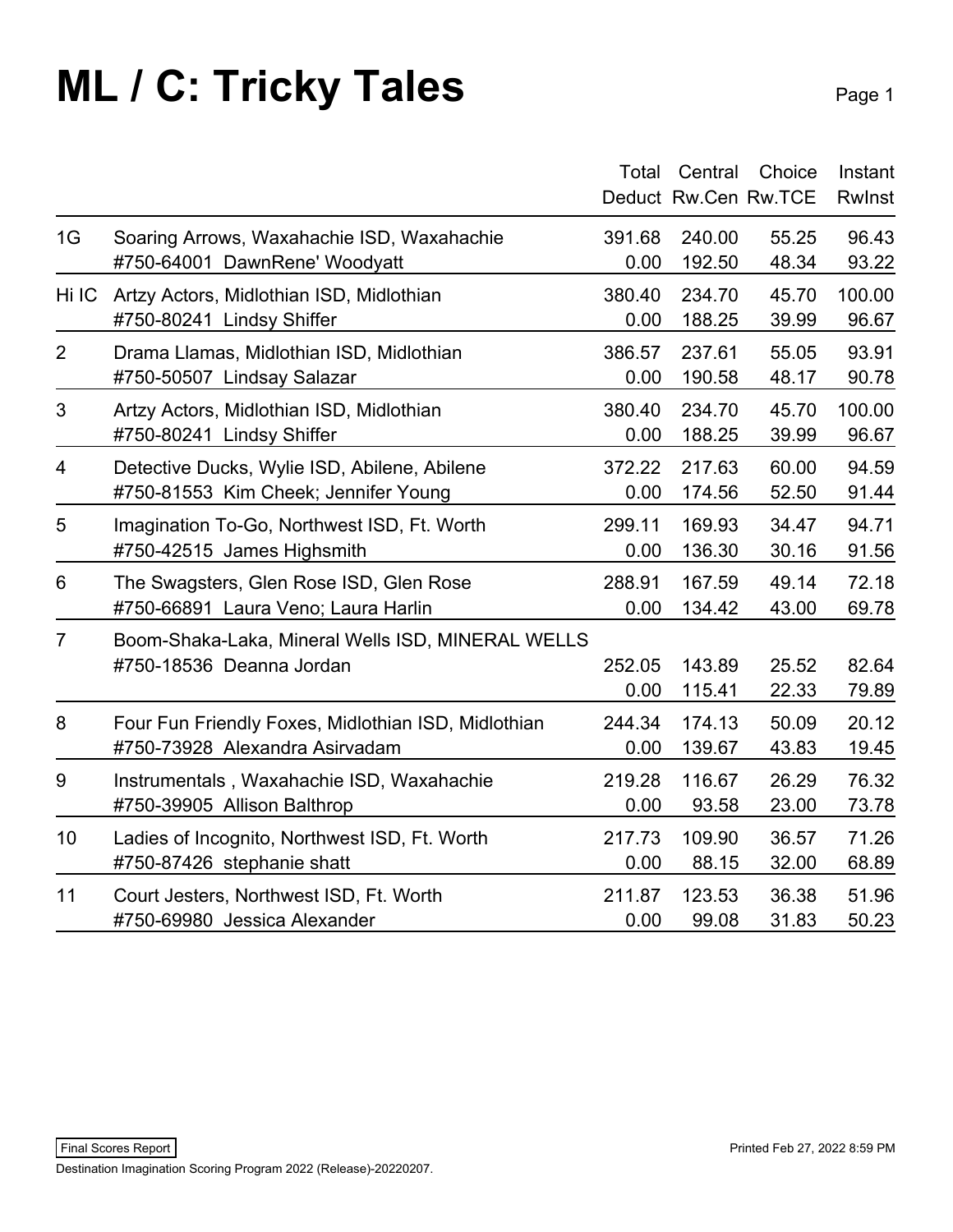### **SL / C: Tricky Tales** Page 1

|                |                                                                  | Total  | Central | Choice               | Instant |  |  |
|----------------|------------------------------------------------------------------|--------|---------|----------------------|---------|--|--|
|                |                                                                  |        |         | Deduct Rw.Cen Rw.TCE | Rwinst  |  |  |
| 1G             | Fire Breathing Rubber Ducks, Northwest ISD, Ft. Worth            | 398.82 | 240.00  | 60.00                | 98.82   |  |  |
|                | #750-63736 Golda Hoffman; Diane Tsapos                           | 0.00   | 215.50  | 54.84                | 93.55   |  |  |
| Hi IC          | Oddly Uncommon, Wylie ISD, Abilene, Abilene                      |        |         |                      |         |  |  |
|                | #750-99064 Diana Correu-Cousins; Rebecca Perkins; Connie Griffin |        |         |                      |         |  |  |
|                |                                                                  | 320.08 | 180.33  | 39.75                | 100.00  |  |  |
|                |                                                                  | 0.00   | 161.92  | 36.33                | 94.67   |  |  |
| 2              | Mental Milkshakes 2.0, Wylie ISD, Abilene, Abilene               | 383.41 | 231.47  | 54.88                | 97.06   |  |  |
|                | #750-22160 Valerie Anderson; Angel Buck                          | 0.00   | 207.84  | 50.16                | 91.89   |  |  |
| 3              | Oddly Uncommon, Wylie ISD, Abilene, Abilene                      |        |         |                      |         |  |  |
|                | #750-99064 Diana Correu-Cousins; Rebecca Perkins; Connie Griffin |        |         |                      |         |  |  |
|                |                                                                  | 320.08 | 180.33  | 39.75                | 100.00  |  |  |
|                |                                                                  | 0.00   | 161.92  | 36.33                | 94.67   |  |  |
| $\overline{4}$ | Flower Cats Meow, Northwest ISD, Ft. Worth                       | 231.93 | 110.65  | 30.08                | 91.20   |  |  |
|                | #750-92541 Nicole Wallis                                         | 0.00   | 99.35   | 27.49                | 86.34   |  |  |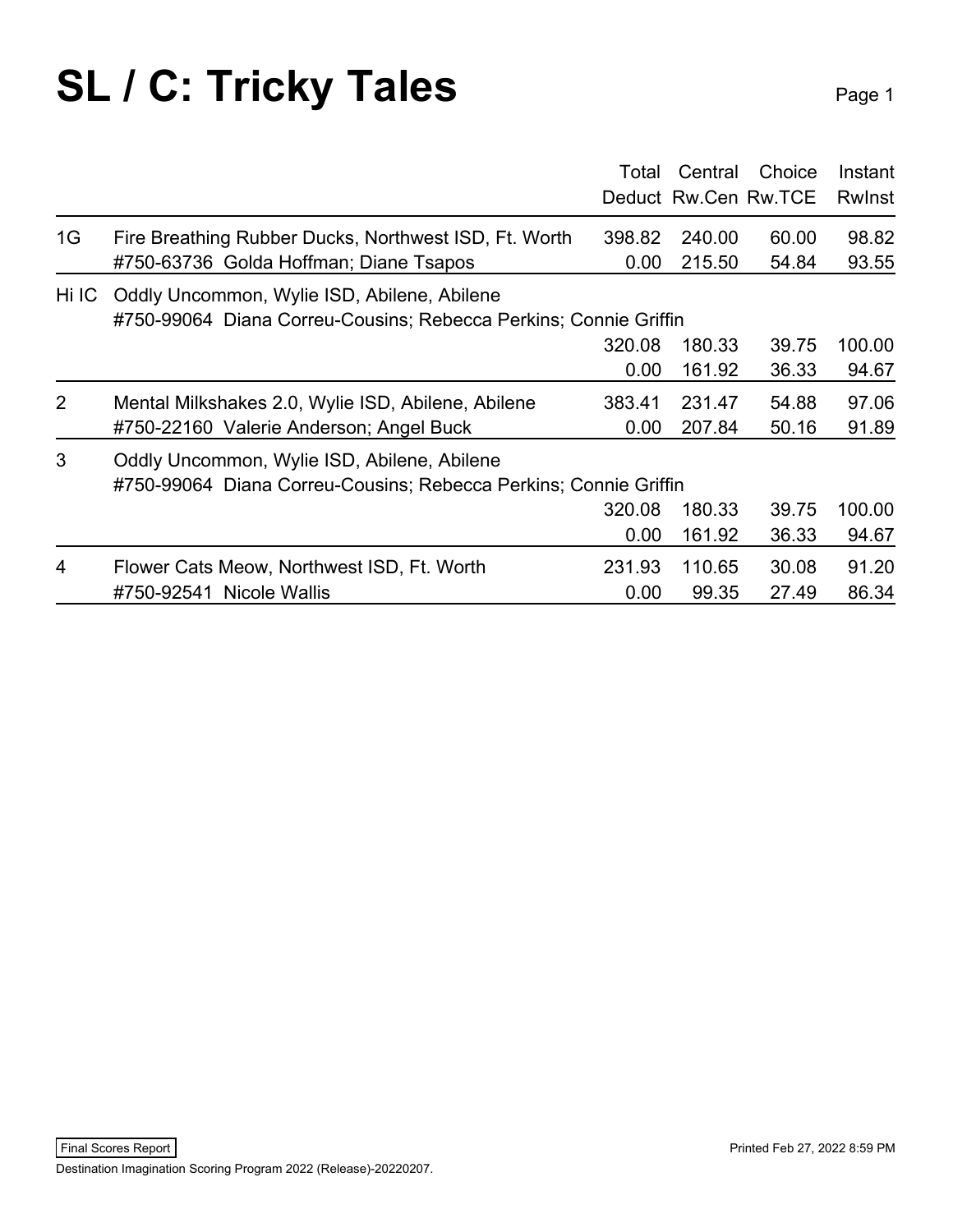## **EL / D: Festival Frenzy** Page 1

|       |                                                                                            | Total          | Central       | Instant |
|-------|--------------------------------------------------------------------------------------------|----------------|---------------|---------|
|       |                                                                                            |                | Deduct Rw.Cen | Rwlnst  |
| 1G    | Ramen Noodle Robbers, Midlothian ISD, Midlothian                                           | 397.00         | 300.00        | 97.00   |
|       | #750-21041 Christina Altman                                                                | 0.00           | 248.45        | 93.56   |
| Hi IC | DI of the hurricane, Eagle Mountain-Saginaw ISD, Elkins                                    | 272.15         | 172.15        | 100.00  |
|       | #750-39446 Tiffany Wengert                                                                 | 0.00           | 142.57        | 96.45   |
| 2     | Creative Koalas, Wylie ISD, Abilene, Abilene                                               | 356.30         | 290.98        | 65.32   |
|       | #750-18326 Yurika Boulware; Tiffany Jenkins                                                | 0.00           | 240.98        | 63.00   |
| 3     | Megaminds, Eagle Mountain-Saginaw ISD, Willow Creek                                        | 345.21         | 270.45        | 74.76   |
|       | #750-92605 Christian Salazar                                                               | 0.00           | 223.98        | 72.11   |
| 4     | Dancing Wizards Taco Lizards, Midlothian ISD, Midlothian                                   | 309.76         | 278.66        | 31.10   |
|       | #750-71904 Kristen Shelton                                                                 | 0.00           | 230.78        | 30.00   |
| 5     | Chrome Dinosaur Girls, Waxahachie ISD, Shackelford Elementary                              |                |               |         |
|       | #750-87593 Amy McCleskey                                                                   | 278.27         | 244.75        | 33.52   |
|       |                                                                                            | 0.00           | 202.69        | 32.33   |
| 6     | DI of the hurricane, Eagle Mountain-Saginaw ISD, Elkins                                    | 272.15         | 172.15        | 100.00  |
|       | #750-39446 Tiffany Wengert                                                                 | 0.00           | 142.57        | 96.45   |
| 7     | Remington Point Elementary, Eagle Mountain-Saginaw ISD, Fort Worth                         |                |               |         |
|       | #750-32430 Corinthia Campbell                                                              | 228.04         | 169.40        | 58.64   |
|       |                                                                                            | 0.00           | 140.29        | 56.56   |
| 8     | Team DInomight, Midlothian ISD, Midlothian                                                 | 166.10         | 155.86        | 10.24   |
|       | #750-86046 JERREL HYDE                                                                     | 0.00           | 129.08        | 9.88    |
|       | The 5 Ideas, Eagle Mountain-Saginaw ISD, Saginaw Elementary<br>#750-99366 Pam Nelson       | No Show<br>$-$ |               |         |
|       | Babooshka's, Eagle Mountain-Saginaw ISD, Saginaw Elementary<br>#750-67713 Tara Herndon     |                | No Show       |         |
|       | Five Fentic Foxes, Eagle Mountain-Saginaw ISD, Saginaw Elementary<br>#750-8208 Amy Beasley |                | No Show       |         |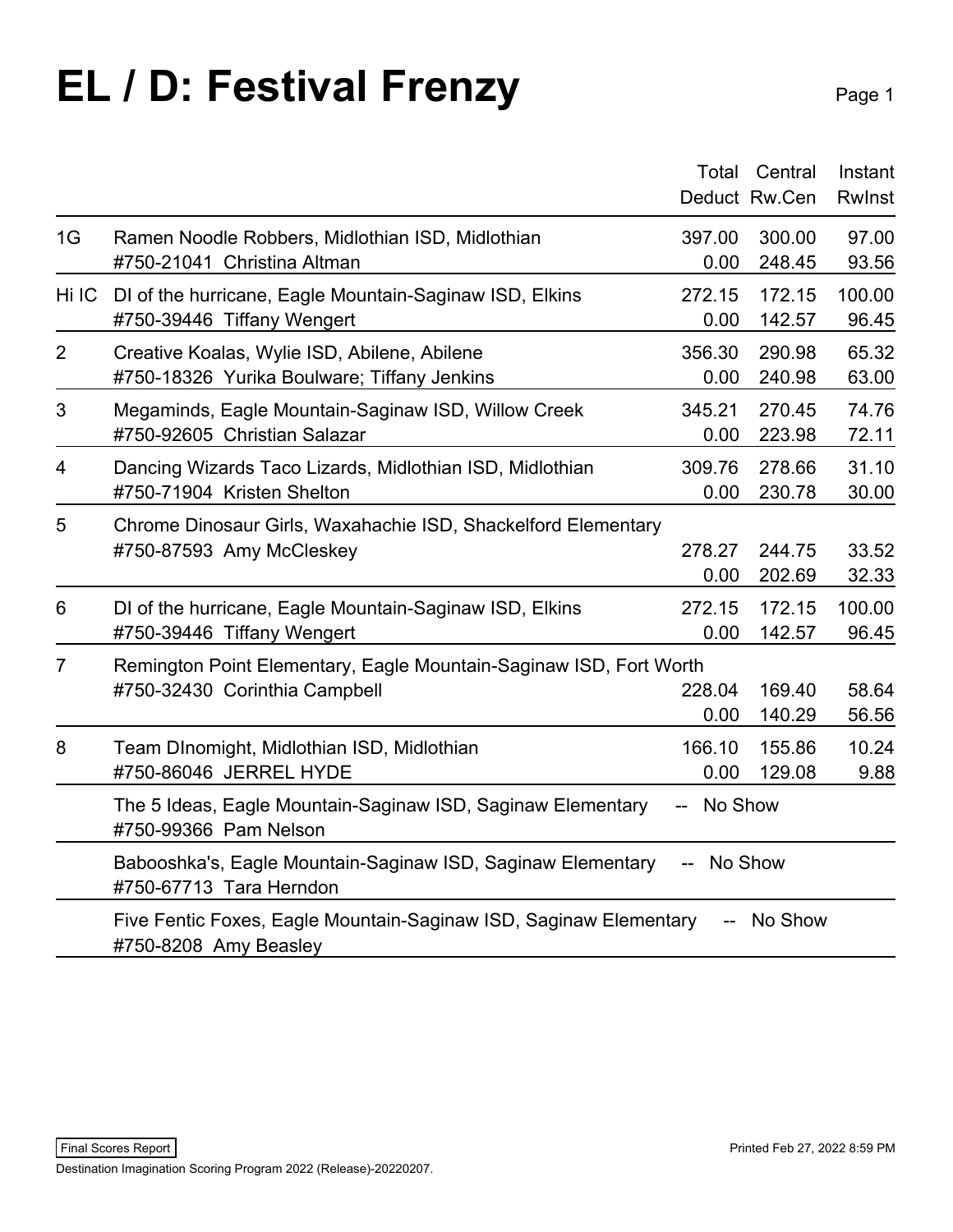### **ML / D: Festival Frenzy** Page 1

|                |                                                           | Total  | Central<br>Deduct Rw.Cen | Instant<br><b>Rwinst</b> |
|----------------|-----------------------------------------------------------|--------|--------------------------|--------------------------|
| 1G             | Teenagers & Tiaras, Midlothian ISD, Midlothian            | 400.00 | 300.00                   | 100.00                   |
|                | #750-16387 Christina Teufel                               | 0.00   | 275.80                   | 67.00                    |
| Hi IC I        | Teenagers & Tiaras, Midlothian ISD, Midlothian            | 400.00 | 300.00                   | 100.00                   |
|                | #750-16387 Christina Teufel                               | 0.00   | 275.80                   | 67.00                    |
| $\overline{2}$ | The Banana Bunches, Northwest ISD, Ft. Worth              | 346.96 | 249.95                   | 97.01                    |
|                | #750-50565 Darby Austin                                   | 0.00   | 229.79                   | 65.00                    |
| 3              | Cheesy Improvisers of Difficult, Northwest ISD, Ft. Worth | 282.07 | 263.16                   | 18.91                    |
|                | #750-40637 Laurie Baxter; Nokuthula Gwitira               | 0.00   | 241.93                   | 12.67                    |
| 4              | Pike-Vengers, Northwest ISD, Ft. Worth                    | 251.16 | 175.53                   | 75.63                    |
|                | #750-87368 Tonya Guin                                     | 0.00   | 161.37                   | 50.67                    |
| 5              | The Greatest Thumbtail Turkeys, Northwest ISD, Ft. Worth  | 246.75 | 222.36                   | 24.39                    |
|                | #750-28294 Ronette Stewart; Shelley Seagler               | 0.00   | 204.42                   | 16.34                    |
| 6              | Allodoxaphobics, Northwest ISD, Ft. Worth                 | 243.96 | 158.89                   | 85.07                    |
|                | #750-46511 Katherine Eligio                               | 0.00   | 146.07                   | 57.00                    |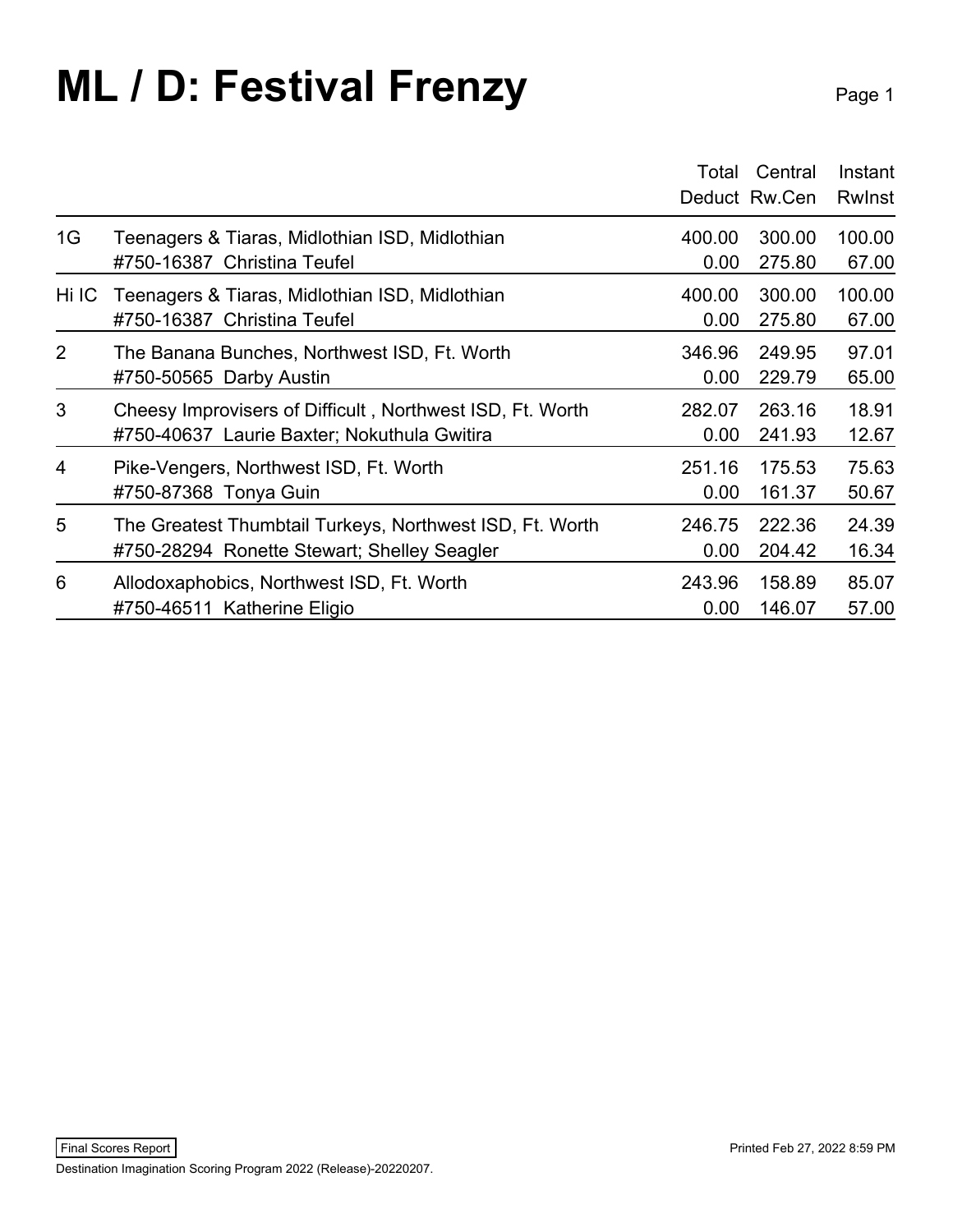### **SL / D: Festival Frenzy** Page 1

|                |                                                        | Total  | Central<br>Deduct Rw.Cen | Instant<br><b>Rwinst</b> |
|----------------|--------------------------------------------------------|--------|--------------------------|--------------------------|
| 1G             | We Couldn't Decide on a Name, Northwest ISD, Ft. Worth | 390.60 | 300.00                   | 90.60                    |
|                | #750-14965 Laurie Baxter                               | 0.00   | 253.12                   | 83.66                    |
| Hi IC          | Metallic Chickens, Wylie ISD, Abilene, Abilene         | 388.06 | 288.06                   | 100.00                   |
|                | #750-7538 Michelle Burleson; Julie Page                | 0.00   | 243.05                   | 92.34                    |
| $\overline{2}$ | Metallic Chickens, Wylie ISD, Abilene, Abilene         | 388.06 | 288.06                   | 100.00                   |
|                | #750-7538 Michelle Burleson; Julie Page                | 0.00   | 243.05                   | 92.34                    |
| 3              | HMMM, Northwest ISD, Ft. Worth                         | 353.63 | 281.43                   | 72.20                    |
|                | #750-84395 CarrieAnn Jones                             | 0.00   | 237.45                   | 66.67                    |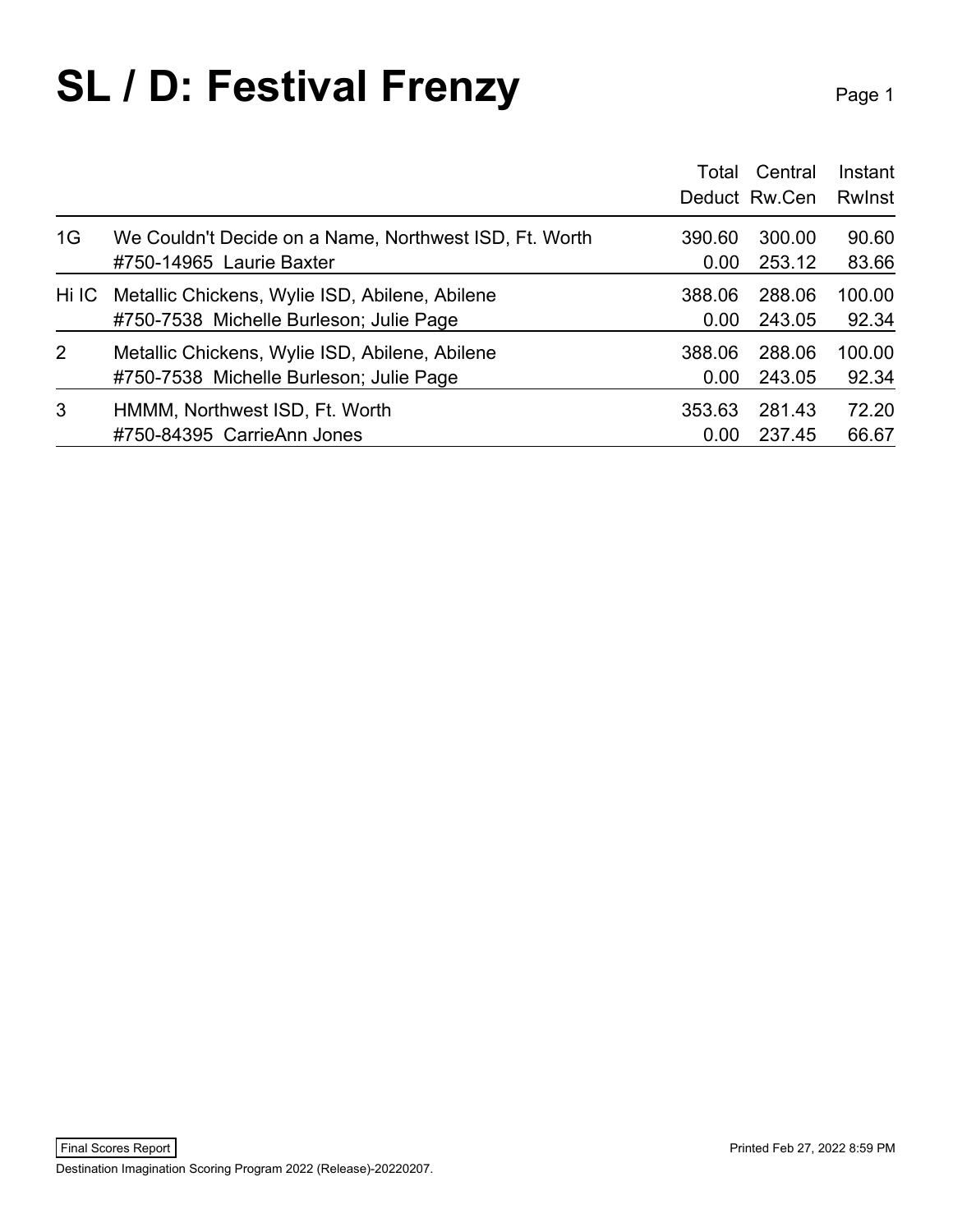# **EL / E: Roll With It**

|                |                                                                                        | Total  | <b>WHR</b>                                | <b>Bonus</b> | <b>Story</b> | Object | Choice | Instant |
|----------------|----------------------------------------------------------------------------------------|--------|-------------------------------------------|--------------|--------------|--------|--------|---------|
|                |                                                                                        |        | Deduct RwWHRRwBonus RwStoryRwObject RwTCE |              |              |        |        | Rwinst  |
| 1G             | The Meta Builders, Wylie ISD, Abilene, Abilene                                         |        |                                           |              |              |        |        |         |
|                | #750-53623 Ryan Lynn; Abigayle VanCleave                                               |        |                                           |              |              |        |        |         |
|                |                                                                                        | 326.27 | $\times\times$                            | 25.00        | 65.00        | 33.56  | 28.84  | 93.87   |
|                |                                                                                        | 0.00   |                                           | 25.00        | 40.17        | 28.34  | 24.56  | 84.18   |
| Hi IC          | Northwest ISD, Sendera Ranch Elementary                                                |        |                                           |              |              |        |        |         |
|                | #750-79608 Jana Corless                                                                | 270.67 |                                           | 25.00        | 62.67        | 33.56  | 49.44  | 100.00  |
|                |                                                                                        | 0.00   |                                           | 25.00        | 38.73        | 28.34  | 42.11  | 89.68   |
| $\overline{2}$ | The Continent Explorers, Northwest ISD, Ft. Worth<br>#750-76208 Amanda Guerra          |        |                                           |              |              |        |        |         |
|                |                                                                                        | 279.58 |                                           | 50.00        | 64.82        | 45.00  | 47.10  | 49.26   |
|                |                                                                                        | 0.00   |                                           | 50.00        | 40.06        | 38.00  | 40.11  | 44.18   |
| 3              | Northwest ISD, Sendera Ranch Elementary                                                |        |                                           |              |              |        |        |         |
|                | #750-79608 Jana Corless                                                                | 270.67 |                                           | 25.00        | 62.67        | 33.56  | 49.44  | 100.00  |
|                |                                                                                        | 0.00   |                                           | 25.00        | 38.73        | 28.34  | 42.11  | 89.68   |
| 4              | Longbranch Lightning Bolts, Midlothian ISD, Midlothian<br>#750-95890 Meagan Newsome    |        |                                           |              |              |        |        |         |
|                |                                                                                        | 226.68 |                                           | 0.00         | 63.46        | 36.13  | 60.00  | 67.09   |
|                |                                                                                        | 0.00   |                                           | 0.00         | 39.22        | 30.51  | 51.10  | 60.17   |
| 5              | Rollbots, Midlothian ISD, Midlothian                                                   |        |                                           |              |              |        |        |         |
|                | #750-99710 Elise Bouc                                                                  | 223.43 |                                           | 25.00        | 54.92        | 25.27  | 41.10  | 77.14   |
|                |                                                                                        | 0.00   |                                           | 25.00        | 33.94        | 21.34  | 35.00  | 69.18   |
| 6              | Lizzie Curtis Legends Engineers, Northwest ISD, Ft. Worth<br>#750-50538 Adam Rodriguez |        |                                           |              |              |        |        |         |
|                |                                                                                        | 220.41 | ノ\ハ                                       | 25.00        | 56.63        | 31.00  | 49.17  | 51.68   |
|                |                                                                                        | 0.00   |                                           | 25.00        | 35.00        | 26.18  | 41.88  | 46.35   |
| $\overline{7}$ | The Dabbers, Northwest ISD, Ft. Worth<br>#750-15277 Ashley Adams                       |        |                                           |              |              |        |        |         |
|                |                                                                                        | 213.98 |                                           | 25.00        | 60.68        | 40.67  | 36.14  | 51.49   |
|                |                                                                                        | 0.00   |                                           | 25.00        | 37.50        | 34.34  | 30.78  | 46.18   |
| 8T             | DI Destroyers, Eagle Mountain-Saginaw ISD, Greenfield                                  |        |                                           |              |              |        |        |         |
|                | #750-36437 Scott Terry                                                                 | 193.10 |                                           | 25.00        | 53.95        | 16.39  | 46.31  | 45.00   |
|                |                                                                                        | 0.00   |                                           | 25.00        | 33.34        | 13.84  | 39.44  | 40.36   |

Destination Imagination Scoring Program 2022 (Release)-20220207.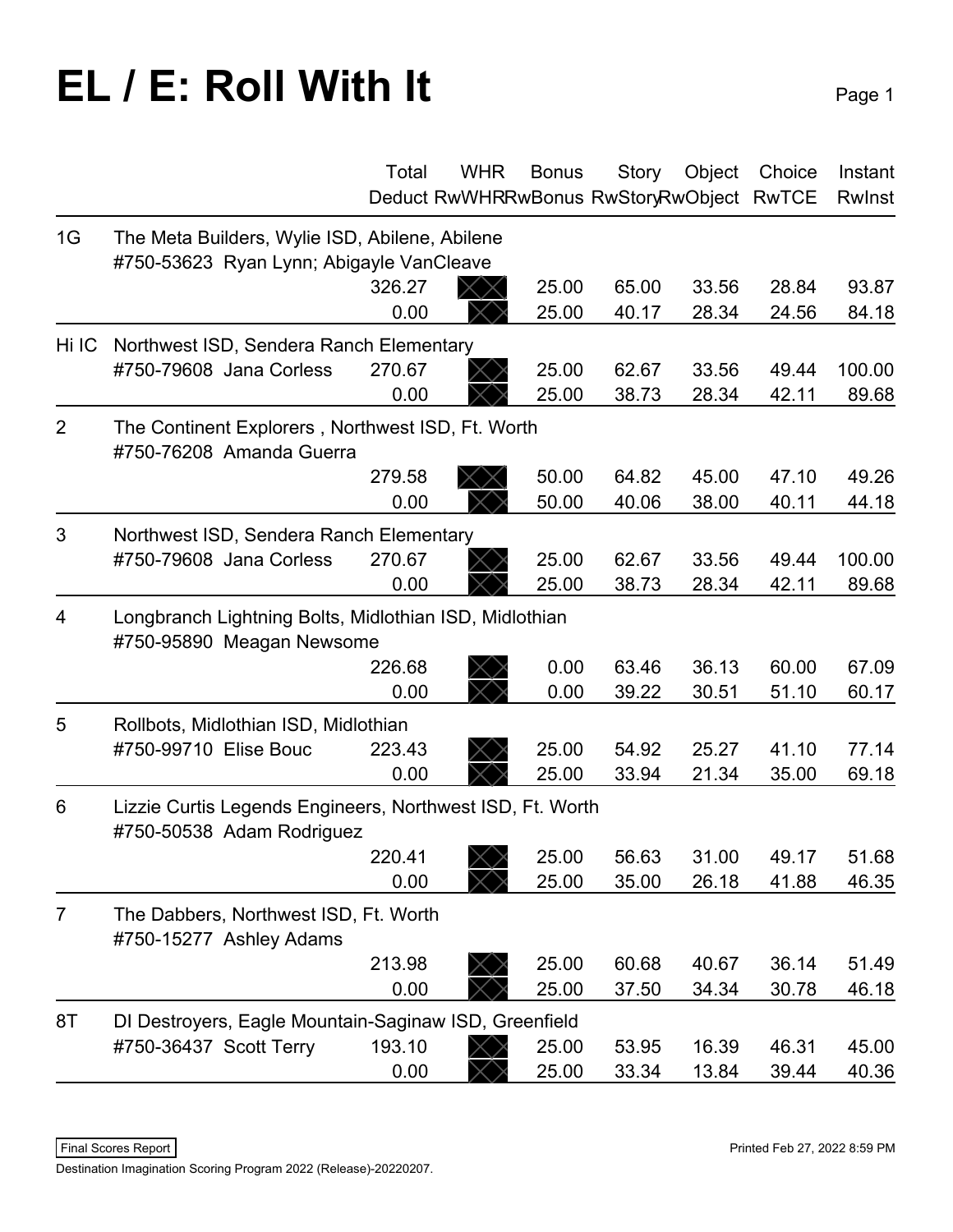# **EL / E: Roll With It** Page 2

|    |                                                                                                                            | Total  | <b>WHR</b> | <b>Bonus</b> | <b>Story</b><br>Deduct RwWHRRwBonus RwStoryRwObject RwTCE | Object | Choice | Instant<br>Rwlnst |
|----|----------------------------------------------------------------------------------------------------------------------------|--------|------------|--------------|-----------------------------------------------------------|--------|--------|-------------------|
| 8T | DI Masters, Northwest ISD, Ft. Worth                                                                                       |        |            |              |                                                           |        |        |                   |
|    | #750-8126 Jennifer Carnahan; Shelly Nicoletti                                                                              |        |            |              |                                                           |        |        |                   |
|    |                                                                                                                            | 192.76 |            | 25.00        | 54.03                                                     | 44.81  | 40.31  | 28.61             |
|    |                                                                                                                            | 0.00   |            | 25.00        | 33.39                                                     | 37.84  | 34.33  | 25.66             |
| 9  | Crazy Aliens, Glen Rose ISD, Glen Rose<br>#750-17448 Ryan Culpepper                                                        |        |            |              |                                                           |        |        |                   |
|    |                                                                                                                            | 186.36 |            | 25.00        | 42.15                                                     | 30.22  | 22.44  | 66.55             |
|    |                                                                                                                            | 0.00   |            | 25.00        | 26.05                                                     | 25.52  | 19.11  | 59.68             |
| 10 | Super Smart Turtles, Waxahachie ISD, Waxahachie<br>#750-98419 SUMMER SAUCEDO; Mariah Lacey                                 |        |            |              |                                                           |        |        |                   |
|    |                                                                                                                            | 181.46 |            | 50.00        | 26.78                                                     | 38.50  | 37.56  | 28.62             |
|    |                                                                                                                            | 0.00   |            | 50.00        | 16.55                                                     | 32.51  | 31.99  | 25.67             |
| 11 | The Odd Outs, Northwest ISD, Ft. Worth<br>#750-81311 Breanne Ingram                                                        |        |            |              |                                                           |        |        |                   |
|    |                                                                                                                            | 180.43 |            | 0.00         | 54.30                                                     | 41.66  | 40.05  | 44.42             |
|    |                                                                                                                            | 0.00   |            | 0.00         | 33.56                                                     | 35.18  | 34.11  | 39.84             |
| 12 | Golden Panthers-Panteras Doradas, Eagle Mountain-Saginaw ISD, Remington Point<br>#750-16757 Myrla Olivia Hernandez-Alvarez |        |            |              |                                                           |        |        |                   |
|    |                                                                                                                            | 173.13 |            | 0.00         | 58.62                                                     | 29.21  | 41.61  | 43.69             |
|    |                                                                                                                            | 0.00   |            | 0.00         | 36.23                                                     | 24.67  | 35.44  | 39.18             |
| 13 | Dino Nuggies, Eagle Mountain-Saginaw ISD, Parkview                                                                         |        |            |              |                                                           |        |        |                   |
|    | #750-17098 Trayce Moore                                                                                                    | 111.44 |            | 25.00        | 22.65                                                     | 16.98  | 22.84  | 23.97             |
|    |                                                                                                                            | 0.00   |            | 25.00        | 14.00                                                     | 14.34  | 19.45  | 21.50             |
| 14 | Destination Destroyers, Northwest ISD, Ft. Worth<br>#750-96100 Chelsea Maguire                                             |        |            |              |                                                           |        |        |                   |
|    |                                                                                                                            | 108.39 |            | 25.00        | 29.84                                                     | 26.06  | 14.49  | 13.00             |
|    |                                                                                                                            | 0.00   |            | 25.00        | 18.44                                                     | 22.01  | 12.34  | 11.66             |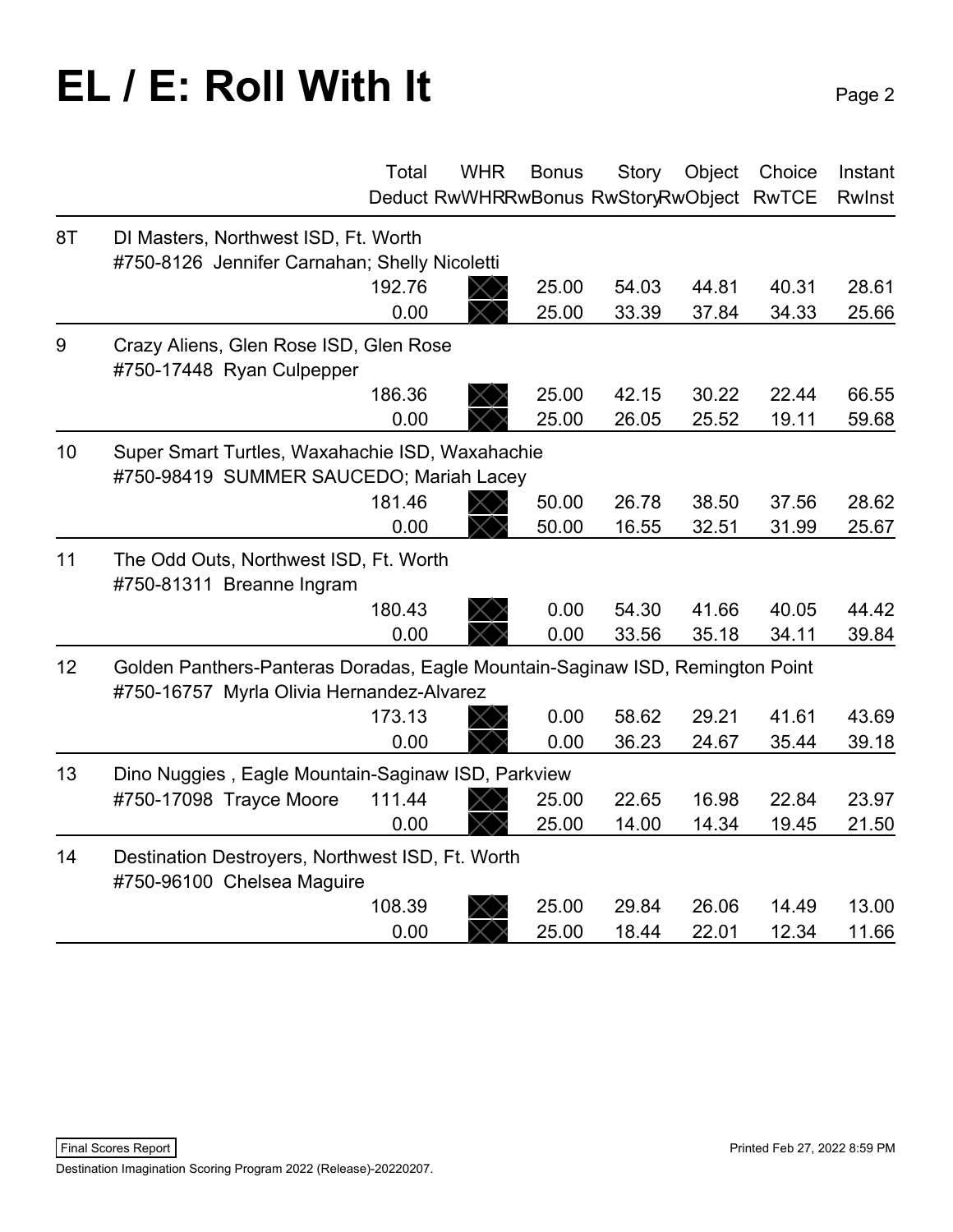## **ML / E: Roll With It** Page 1

|                | Total                                                                                         | <b>WHR</b><br>Deduct RwWHRRwBonus RwStoryRwObject RwTCE | <b>Bonus</b> | Story | Object | Choice  | Instant<br><b>Rwinst</b> |
|----------------|-----------------------------------------------------------------------------------------------|---------------------------------------------------------|--------------|-------|--------|---------|--------------------------|
| 1G             | Spam Risk, Northwest ISD, Ft. Worth<br>#750-68187 Esperanza Hernandez-Santiago; Amanda Baxley |                                                         |              |       |        |         |                          |
|                | 382.75                                                                                        | $\times$                                                | 50.00        | 65.00 | 45.00  | 60.00   | 82.75                    |
|                | 0.00                                                                                          |                                                         | 50.00        | 49.07 | 37.84  | 46.78   | 72.46                    |
| Hi IC          | Insert Team Name Here, Northwest ISD, Ft. Worth<br>#750-37502 Pushkala Venkataraman           |                                                         |              |       |        |         |                          |
|                | 293.34                                                                                        |                                                         | 25.00        | 52.24 | 41.23  | 53.16   | 100.00                   |
|                | 0.00                                                                                          |                                                         | 25.00        | 39.44 | 34.67  | 41.45   | 87.56                    |
| $\overline{2}$ | Insert Team Name Here, Northwest ISD, Ft. Worth<br>#750-37502 Pushkala Venkataraman           |                                                         |              |       |        |         |                          |
|                | 293.34                                                                                        |                                                         | 25.00        | 52.24 | 41.23  | 53.16   | 100.00                   |
|                | 0.00                                                                                          |                                                         | 25.00        | 39.44 | 34.67  | 41.45   | 87.56                    |
| 3              | The Quirky Quacks, Wylie ISD, Abilene, Abilene<br>#750-76061 Megan Brennan; Catherine Haack   |                                                         |              |       |        |         |                          |
|                | 267.06                                                                                        | $\times$                                                | 0.00         | 61.16 | 38.46  | 53.29   | 90.46                    |
|                | 0.00                                                                                          |                                                         | 0.00         | 46.17 | 32.34  | 41.55   | 79.21                    |
| $\overline{4}$ | Old Ham Productions, Glen Rose ISD, Glen Rose<br>#750-41171 Laura Veno; Laura Harlin          |                                                         |              |       |        |         |                          |
|                | 232.62                                                                                        |                                                         | 50.00        | 42.02 | 12.50  | 45.47   | 79.96                    |
|                | 0.00                                                                                          |                                                         | 50.00        | 31.72 | 10.51  | 35.45   | 70.01                    |
| 5              | Groovy Pickles of Destruction, Northwest ISD, Ft. Worth<br>#750-36288 MINDY HUDSON            |                                                         |              |       |        |         |                          |
|                | 218.46                                                                                        |                                                         | 25.00        | 38.79 | 22.61  | 34.34   | 97.72                    |
|                | 0.00                                                                                          |                                                         | 25.00        | 29.28 | 19.01  | 26.77   | 85.56                    |
| 6              | 5050SomewhatFlyinSquirrelCatInc, Northwest ISD, Ft. Worth<br>#750-64891 Audrey Womack         |                                                         |              |       |        |         |                          |
|                | 203.42                                                                                        |                                                         | 25.00        | 33.12 | 24.39  | 32.21   | 88.70                    |
|                | 0.00                                                                                          |                                                         | 25.00        | 25.00 | 20.51  | 25.11   | 77.67                    |
|                | Superheros in Training, Eagle Mountain-Saginaw ISD, Wayside Middle<br>#750-42425 Megan Meyer  |                                                         |              |       |        | No Show |                          |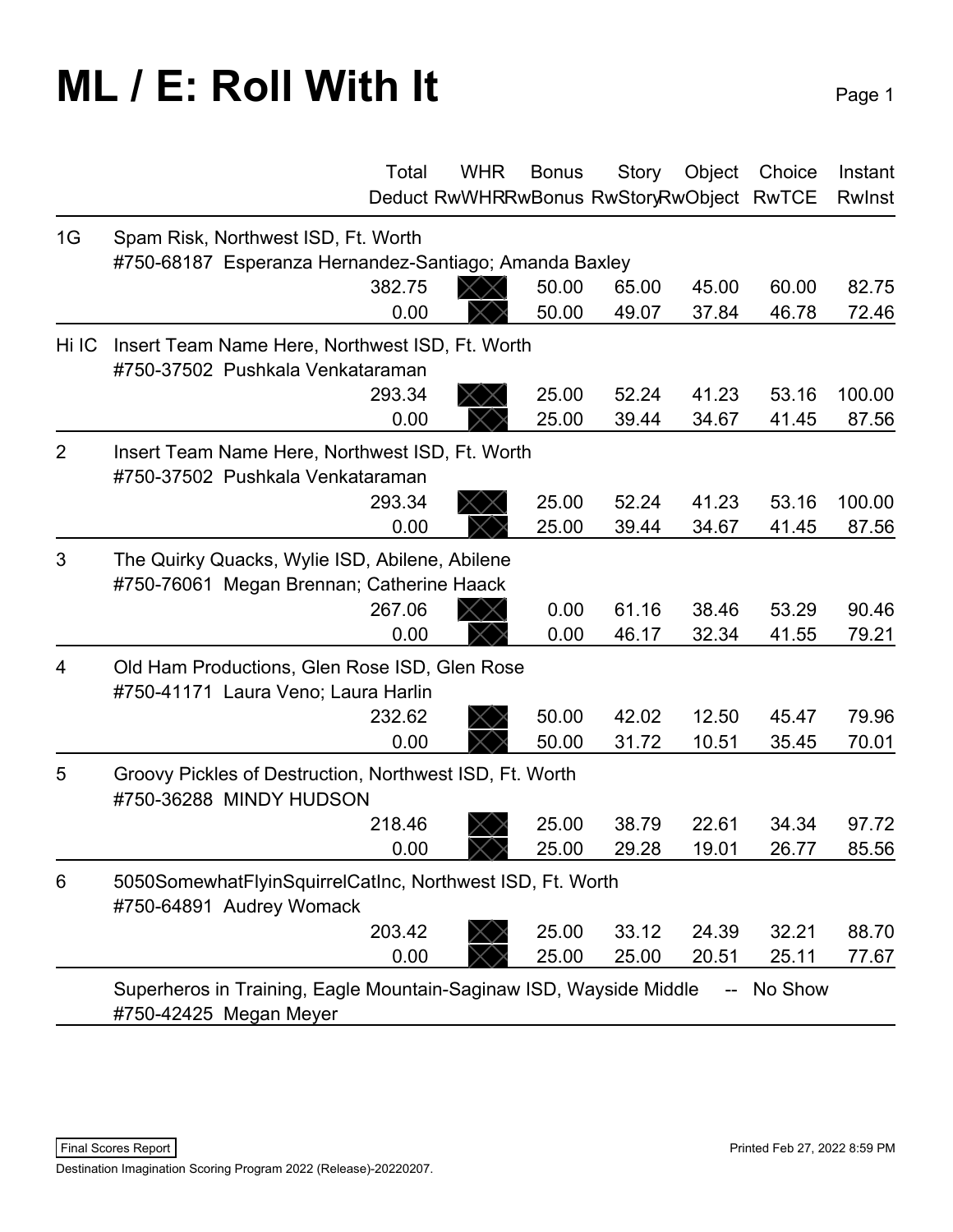# **SL / E: Roll With It** Page 1

|                |                                                                                                  | Total  | <b>WHR</b> | <b>Bonus</b> | Story<br>Deduct RwWHRRwBonus RwStoryRwObject RwTCE | Object | Choice | Instant<br><b>Rwinst</b> |
|----------------|--------------------------------------------------------------------------------------------------|--------|------------|--------------|----------------------------------------------------|--------|--------|--------------------------|
| 1G             | Flaming Ice Dragons, Northwest ISD, Ft. Worth                                                    |        |            |              |                                                    |        |        |                          |
|                | #750-95506 Tim McClure                                                                           | 389.18 |            | 50.00        | 65.00                                              | 45.00  | 60.00  | 89.18                    |
|                |                                                                                                  | 0.00   |            | 50.00        | 47.00                                              | 36.01  | 48.22  | 87.00                    |
| Hi IC          | A Decent Team, Northwest ISD, Ft. Worth                                                          |        |            |              |                                                    |        |        |                          |
|                | #750-10767 Laurie Baxter                                                                         | 276.51 |            | 25.00        | 58.62                                              | 42.71  | 50.18  | 100.00                   |
|                |                                                                                                  | 0.00   |            | 25.00        | 42.39                                              | 34.18  | 40.33  | 97.56                    |
| 2              | Mental Milkshakes, Wylie ISD, Abilene, Abilene<br>#750-38368 Valerie Anderson; Jessica Carpenter |        |            |              |                                                    |        |        |                          |
|                |                                                                                                  | 291.96 |            | 0.00         | 59.15                                              | 32.29  | 49.22  | 80.74                    |
|                |                                                                                                  | 0.00   |            | 0.00         | 42.77                                              | 25.84  | 39.56  | 78.77                    |
| 3              | A Decent Team, Northwest ISD, Ft. Worth                                                          |        |            |              |                                                    |        |        |                          |
|                | #750-10767 Laurie Baxter                                                                         | 276.51 |            | 25.00        | 58.62                                              | 42.71  | 50.18  | 100.00                   |
|                |                                                                                                  | 0.00   |            | 25.00        | 42.39                                              | 34.18  | 40.33  | 97.56                    |
| $\overline{4}$ | Dungeon Crawlers, Glen Rose ISD, Glen Rose<br>#750-330 Laura Veno; Laura Harlin                  |        |            |              |                                                    |        |        |                          |
|                |                                                                                                  | 238.96 |            | 25.00        | 46.70                                              | 33.33  | 38.72  | 95.21                    |
|                |                                                                                                  | 0.00   |            | 25.00        | 33.77                                              | 26.67  | 31.12  | 92.89                    |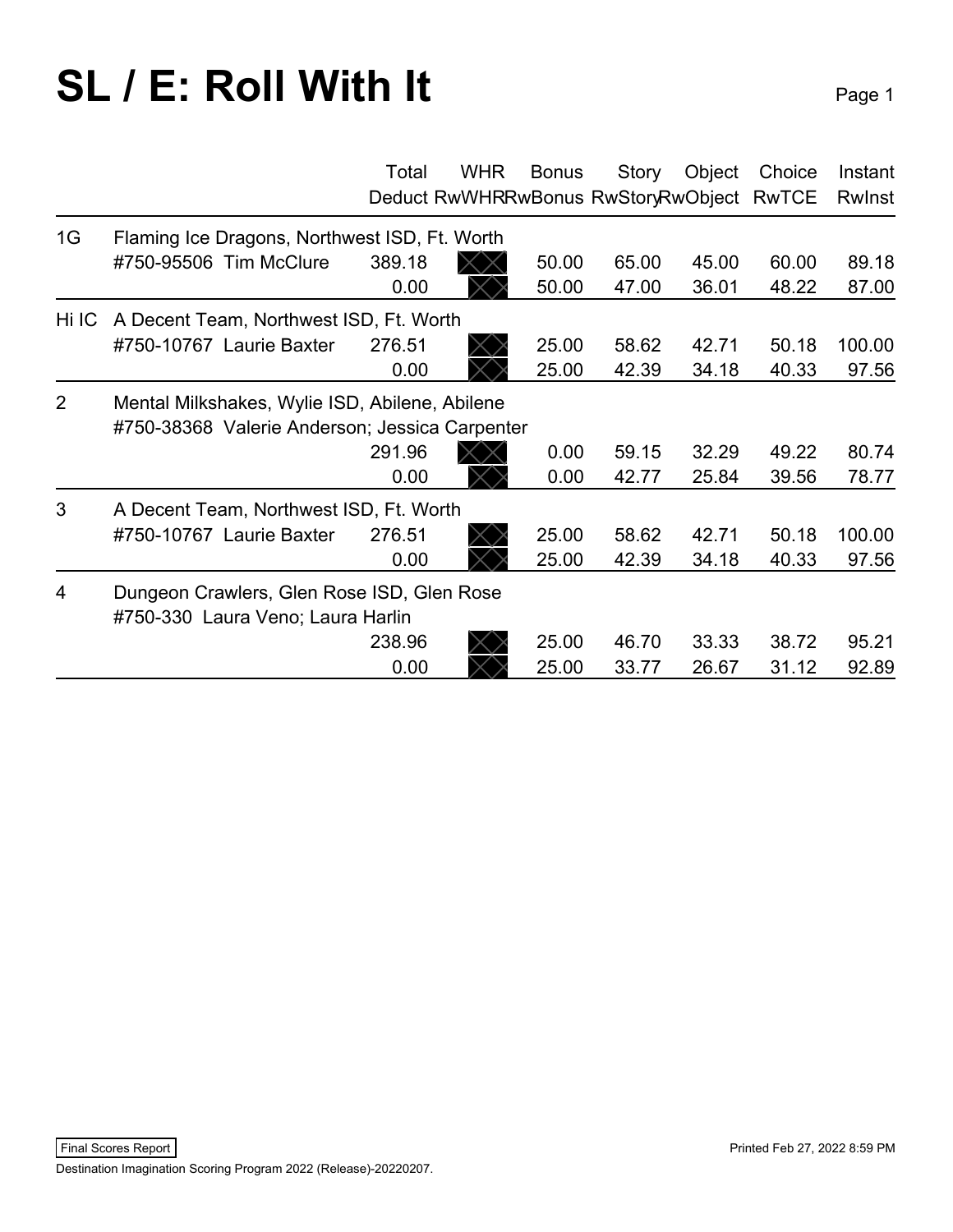# **EL / pO: For The Future** Page 1

|                |                                                                         | Total  | Central<br>Deduct Rw. Cen Rw. TCE | Choice | Instant<br><b>Rwinst</b> |
|----------------|-------------------------------------------------------------------------|--------|-----------------------------------|--------|--------------------------|
| 1G             | Dabbing Donuts, Midlothian ISD, Midlothian                              | 386.82 | 240.00                            | 59.20  | 87.62                    |
|                | #750-61769 Lindsey Baker                                                | 0.00   | 203.79                            | 47.90  | 77.99                    |
| Hi IC          | The Peoples, Northwest ISD, Ft. Worth                                   | 330.09 | 176.13                            | 53.96  | 100.00                   |
|                | #750-98170 Jennifer McNatt; Jamie Cain                                  | 0.00   | 149.56                            | 43.66  | 89.01                    |
| $\overline{2}$ | The Peoples, Northwest ISD, Ft. Worth                                   | 330.09 | 176.13                            | 53.96  | 100.00                   |
|                | #750-98170 Jennifer McNatt; Jamie Cain                                  | 0.00   | 149.56                            | 43.66  | 89.01                    |
| 3              | The Golden Space Slothes, Northwest ISD, Ft. Worth                      | 320.26 | 197.59                            | 60.00  | 62.67                    |
|                | #750-96433 MyKayla Mulanax; Randi Lee                                   | 0.00   | 167.78                            | 48.55  | 55.78                    |
| 4              | Strikers Unite, Waxahachie ISD, Waxahachie                              | 296.87 | 150.90                            | 56.86  | 89.11                    |
|                | #750-89194 Glenna Reisner; Cindy Reed Wiedemann; Jonathan Wiedemann     | 0.00   | 128.13                            | 46.01  | 79.32                    |
| 5              | Post-Pandemic Problem Solvers, Independent, Fort Worth                  | 288.04 | 210.61                            | 33.23  | 44.20                    |
|                | #750-428 Rachel Brown; Maranda Satterfield                              | 0.00   | 178.83                            | 26.89  | 39.34                    |
| 6              | Brainy Bobs, Northwest ISD, Ft. Worth                                   | 277.83 | 152.33                            | 41.87  | 83.63                    |
|                | #750-20333 Kelli Whall                                                  | 0.00   | 129.35                            | 33.88  | 74.44                    |
| $\overline{7}$ | The Star Dragons, School of Lexia, Mansfield                            | 259.59 | 163.91                            | 36.52  | 59.16                    |
|                | #750-48991 Linnea Oxley                                                 | 0.00   | 139.18                            | 29.55  | 52.66                    |
| 8              | Space Hunters, School of Lexia, Mansfield                               | 244.76 | 134.61                            | 43.25  | 66.90                    |
|                | #750-27282 Linnea Oxley                                                 | 0.00   | 114.30                            | 35.00  | 59.55                    |
| 9              | Purple Konechiewa Teal Chicken, Northwest ISD, Ft. Worth                | 236.67 | 111.27                            | 29.52  | 95.88                    |
|                | #750-94660 Nicole Wallis                                                | 0.00   | 94.48                             | 23.89  | 85.34                    |
| 10             | Rainbow Pineapples, Northwest ISD, Ft. Worth                            | 231.67 | 154.16                            | 20.47  | 57.04                    |
|                | #750-88226 Laura Sammons                                                | 0.00   | 130.90                            | 16.56  | 50.77                    |
| 11             | The Little Monsters, Northwest ISD, Ft. Worth                           | 101.45 | 62.63                             | 17.72  | 21.10                    |
|                | #750-713 LaVenya Chukwurah                                              | 0.00   | 53.18                             | 14.34  | 18.78                    |
|                | DI5, Northwest ISD, Ft. Worth<br>-- No Show<br>#750-35349 Teresa Lozano |        |                                   |        |                          |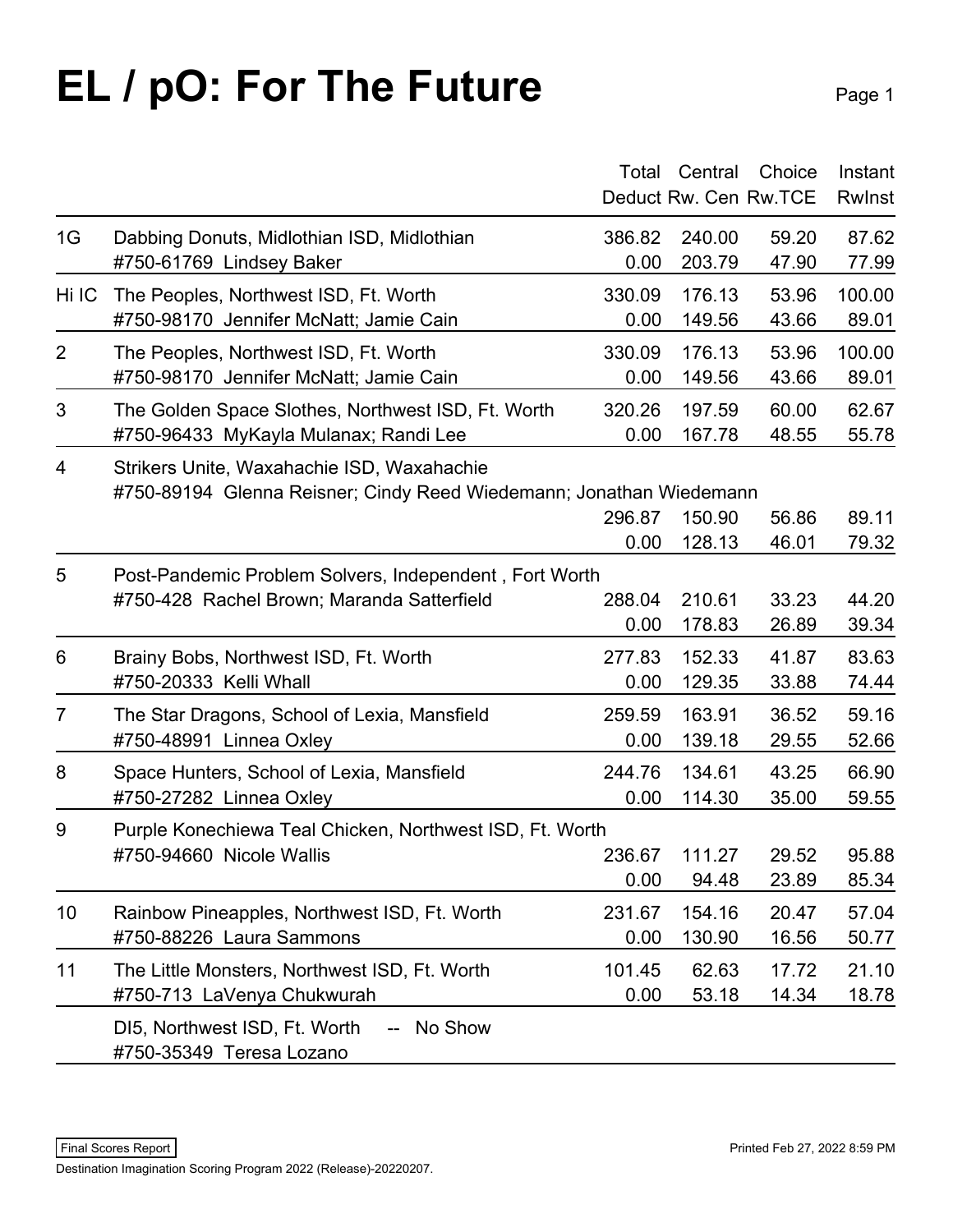## **ML / pO: For The Future** Page 1

|       |                                                                              | Total      | Central<br>Deduct Rw. Cen Rw. TCE | Choice | Instant<br><b>Rwinst</b> |
|-------|------------------------------------------------------------------------------|------------|-----------------------------------|--------|--------------------------|
| 1G    | Science Alliance, Wylie ISD, Abilene, Abilene                                | 393.65     | 240.00                            | 60.00  | 93.65                    |
|       | #750-71045 Kim Cheek; Jennifer Hanner                                        | 0.00       | 211.84                            | 55.11  | 59.00                    |
| Hi IC | Odd Spicy Bananas, Wylie ISD, Abilene, Abilene                               | 354.43     | 200.96                            | 53.47  | 100.00                   |
|       | #750-14129 Joy Gollihar; Andrea Chavez                                       | 0.00       | 177.38                            | 49.11  | 63.00                    |
| 2     | Odd Spicy Bananas, Wylie ISD, Abilene, Abilene                               | 354.43     | 200.96                            | 53.47  | 100.00                   |
|       | #750-14129 Joy Gollihar; Andrea Chavez                                       | 0.00       | 177.38                            | 49.11  | 63.00                    |
| 3     | Just Another Pizza Lover, Midlothian ISD, Dietrich Middle School             | 344.75     | 214.94                            | 48.86  | 80.95                    |
|       | #750-9989 Kristi Denoy                                                       | 0.00       | 189.72                            | 44.88  | 51.00                    |
|       | You're Driving Me Nuts, Northwest ISD, Ft. Worth<br>#750-36950 Kimberly Fine | -- No Show |                                   |        |                          |